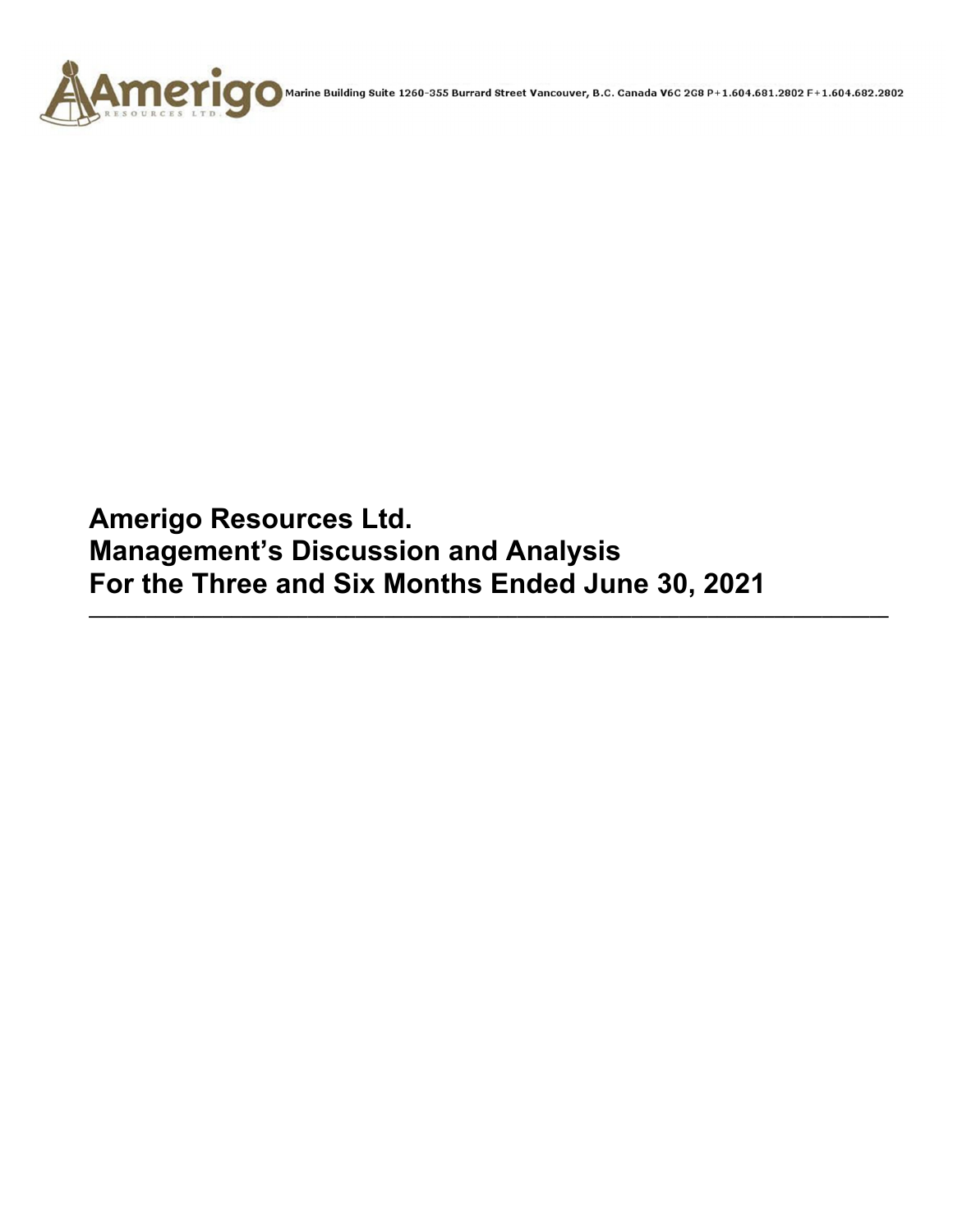# *T A B L E of C O N T E NT S*

This Management's Discussion & Analysis ("MD&A") has the following sections:

- 1. **About Amerigo**  An executive summary of Amerigo's business and long-term contractual relationship with Corporación Nacional del Cobre de Chile ("Codelco")'s El Teniente Division ("DET")…(PAGE 3)
- 2. **Purpose of MD&A and Identification of Non-GAAP Measures**  Information on accounting principles and other background factors to facilitate the understanding of this MD&A and related consolidated financial statements... (PAGE 3)
- 3. **Quarterly Headlines** A summary of key operating and financial metrics during the three months ended June 30, 2021 ("Q2-2021) and as at June 30, 2021…(PAGE 4)
- 4. **Five-Quarter Financial Results and Summary Cash Flow Information**  A summary of financial results and uses and sources of cash presented on a quarterly basis for the most recent five reporting quarters...(PAGE 6)
- 5. **Operating Results** An analysis of production results for Q2-2021 compared to the three months ended June 30, 2020 ("Q2-2020")…(PAGE 7)
- 6. **Financial Results**  An analysis of financial performance during Q2-2021 compared to Q2-2020 and the six months ended June 30, 2021 ("YTD-2021") and the six months ended June 30, 2020 ("YTD-2020")… (PAGE 9)
- 7. **Comparative Periods** A summary of financial data for the most recent eight reporting quarters… (PAGE 14)
- 8. **Financial Position and Borrowings**  A review of cash flow components, summary of borrowings and analysis of financial position as at June 30, 2021… (PAGE 15)
- 9. **Agreement with Codelco's DET** A summary of contractual arrangements with Codelco's DET… (PAGE 17)
- 10. **Other MD&A Requirements** –Transactions with related parties, critical accounting estimates & judgements, internal controls over financial reporting, commitments and cautionary statement on forward looking information…(PAGE 18)

#### **THIS DOCUMENT CONTAINS FORWARD-LOOKING STATEMENTS. REFER TO THE CAUTIONARY LANGUAGE UNDER THE HEADING "CAUTIONARY STATEMENT ON FORWARD-LOOKING INFORMATION" (PAGE 20).**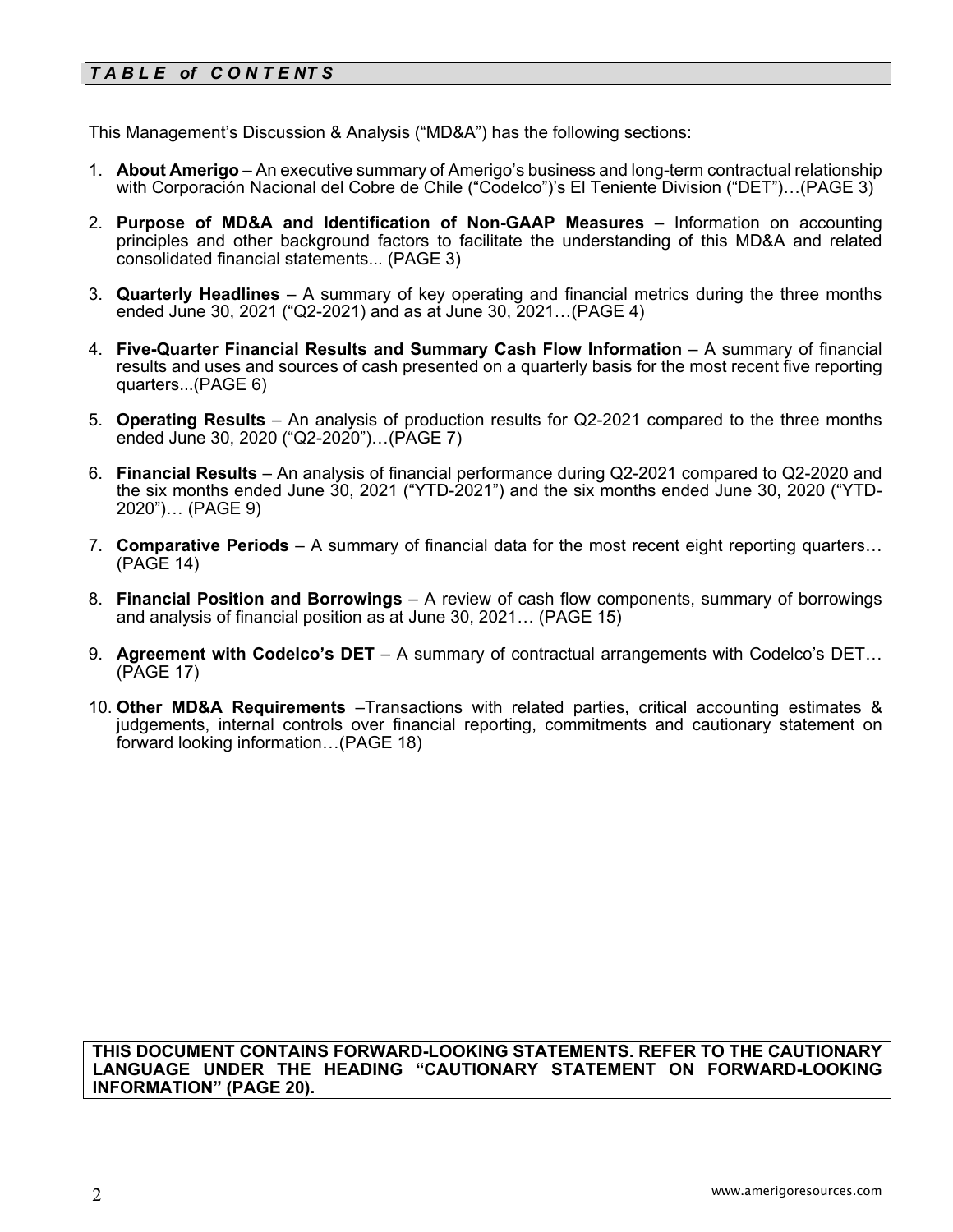### **ABOUT AMERIGO**

Amerigo Resources Ltd. ("Amerigo") owns a 100% interest in Minera Valle Central S.A. ("MVC"), a producer of copper and molybdenum concentrates. MVC, located in Chile, has a long-term contract with Codelco's DET to process fresh and historic tailings from El Teniente. El Teniente, in production since 1905, is the world's largest underground copper mine. Refer to Agreements with Codelco's DET (page 17).

MVC currently operates under a tolling agreement with DET and title to the copper concentrates produced by MVC remains with DET. MVC earns copper tolling revenue, calculated as the gross value of copper produced at applicable market prices net of notional items, which include treatment and refining charges, DET copper royalties and transportation costs.

Molybdenum concentrates produced at MVC are sold under sales agreement with Chile's Molibdenos y Metales S.A. ("Molymet") and Glencore Chile SpA ("Glencore").

Amerigo's shares are listed for trading on the Toronto Stock Exchange ("TSX") and traded in the United States on the OTCQX.

### **PURPOSE OF MD&A and IDENTIFICATION OF NON-GAAP MEASURES**

This MD&A of the results of operations and financial position of Amerigo together with its subsidiaries (collectively, the "Company"), is prepared as of August 9, 2021.

It should be read in conjunction with Amerigo's condensed interim consolidated financial statements and related notes for the three and six months ended June 30, 2021, and the audited consolidated financial statements and related notes for the year ended December 31, 2020.

Amerigo's interim financial statements are reported in accordance with International Financial Reporting Standards ("IFRS") issued by the International Accounting Standards Board ("IASB") as applicable to interim financial reporting. The financial data in this MD&A is derived from Amerigo's financial statements, except non-GAAP measures which are indicated as such.

Our objective in preparing this MD&A is to help the reader understand the factors affecting the Company's current and future financial performance.

### **Non-GAAP Measures**

References are made in this MD&A to cash cost and total cost, two non-GAAP financial measures with no standardized meaning under IFRS and which may not be comparable to similar measures presented by other issuers.

Cash cost and total cost are commonly used as performance indicators in the mining industry and are an important performance metric for the Company.

A tabular reconciliation of cash and total costs to tolling and production costs in Q2-2021 and Q2-2020 is available on page 12.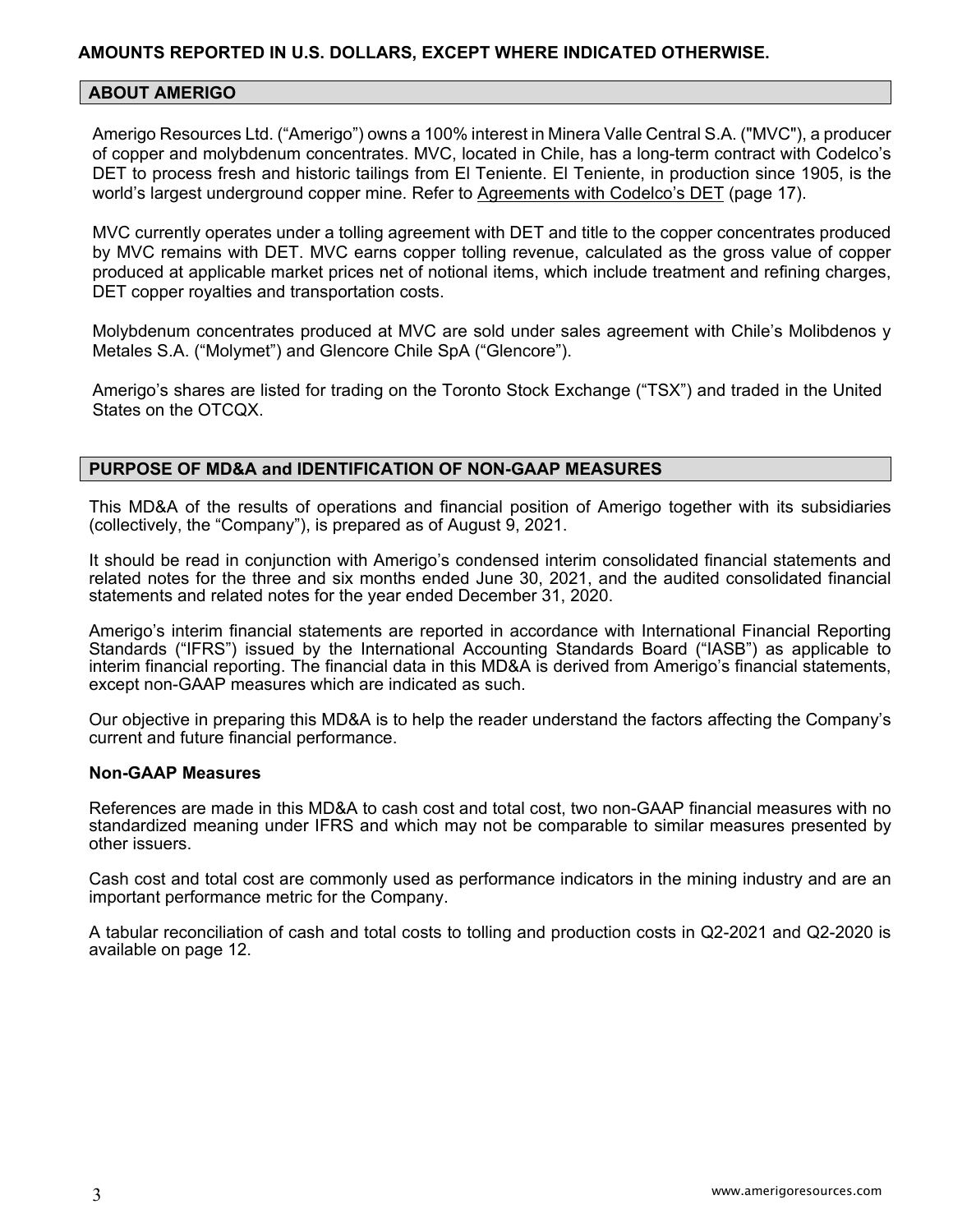# **QUARTERLY HEADLINES**

| Key performance metrics                                | Q2-2021 | Q2-2020 | Change    |       |
|--------------------------------------------------------|---------|---------|-----------|-------|
|                                                        |         |         | \$        | %     |
| Copper produced (million pounds) <sup>1</sup>          | 15.0    | 13.0    | 2.0       | 15%   |
| Copper delivered (million pounds) <sup>1</sup>         | 15.1    | 13.7    | 1.4       | 10%   |
| Revenue (\$ thous ands) <sup>2</sup>                   | 50,503  | 26,046  | 24,457    | 94%   |
| DET notional copper royalties (\$ thousands)           | 20,183  | 6,150   | 14,033    | 228%  |
| Tolling and production costs (\$ thousands)            | 31,376  | 26,441  | 4,935     | 19%   |
| Gross profit (loss) (\$ thousands)                     | 19,127  | (395)   | 19,522    | 4942% |
| Net income (loss) (\$ thousands)                       | 11,586  | (3,602) | 15,188    | 422%  |
| Earnings (loss) per share                              | 0.06    | (0.02)  | 0.08      | 400%  |
| Earnings (loss) per share (Cdn\$)                      | 0.08    | (0.03)  | 0.11      | 367%  |
| Operating cash flow (\$ thous ands) $3$                | 17,067  | 2,785   | 14,282    | 513%  |
| Cash flow paid for plant and equipment (\$ thousands)  | (839)   | (810)   | (29)      | 4%    |
| Cash and cash equivalents (\$ thousands)               | 48,909  | 489     | 48,420    | 9902% |
| Borrowings (\$ thousands) <sup>4</sup>                 | 37,506  | 51,147  | (13, 641) | (27%) |
| $M/C$ 's copper price $(\frac{1}{2}$ /lb) <sup>5</sup> | 4.44    | 2.61    | 1.83      | 70%   |
| $M/C's$ molybdenum price $$I\text{lb}$$ <sup>6</sup>   | 13.33   | 7.88    | 5.45      | 69%   |

Notes:

- 
- 1 Copper production conducted under a tolling agreement with DET.<br><sup>2</sup> Revenue reported net of notional items (smelting and refining charges, DET notional copper royalties and transportation
- costs).<br><sup>3</sup> Operating cash flow before changes in non-cash working capital.<br><sup>4</sup> At line <sup>20, 2021</sub> comprised of short and long term perfines of \$5</sup>
- 
- <sup>4</sup> At June 30, 2021, comprised of short and long-term portions of \$10.7 and \$26.8 million, respectively.<br><sup>5</sup> MVC's copper price is the average notional copper price for the period, before smelting and refining, DET notio royalties, transportation costs and settlement adjustments to prior period sales.<br><sup>6</sup> MVC's molybdenum price is the average realized molybdenum price in the period, before roasting charges and settlement
- adjustments to prior period sales.

# **Amerigo reported quarterly net income of \$11.6 million**

- Q2-2021 net income was \$11.6 million (Q2-2020: net loss of \$3.6 million), due to higher production, higher metal prices and \$4.8 million in positive quarterly fair value adjustments.
- Q2-2021 earnings per share ("EPS") was \$0.06 (Cdn\$0.08) (Q2-2020: loss per share ("LPS") of \$0.02 (Cdn\$0.03)).
- The Company generated operating cash flow before changes in non-cash working capital of \$17.1 million in Q2-2021 (Q2-2020: \$2.8 million). Quarterly net operating cash flow was \$21.9 million (Q2- 2020: \$1.1 million).

### **MVC produced 15.0 million pounds of copper during Q2-2021 at a cash cost of \$1.81 per pound**

- Q2-2021 production was 15.0 million pounds of copper (Q2-2020: 13.0 million pounds) including 7.6 million pounds from Cauquenes (Q2-2020: 6.3 million pounds) and 7.4 million pounds from fresh tailings (Q2-2020: 6.7 million pounds).
- Molybdenum production in Q2-2021 was 0.3 million pounds (Q2-2020: 0.4 million pounds).
- Q2-2021 cash cost (a non-GAAP measure equal to the aggregate of smelting and refining charges, tolling/production costs net of inventory adjustments and administration costs, net of by-product credits, page 12) increased 5% to \$1.81 per pound ("/lb") (Q2-2020: \$1.72/lb).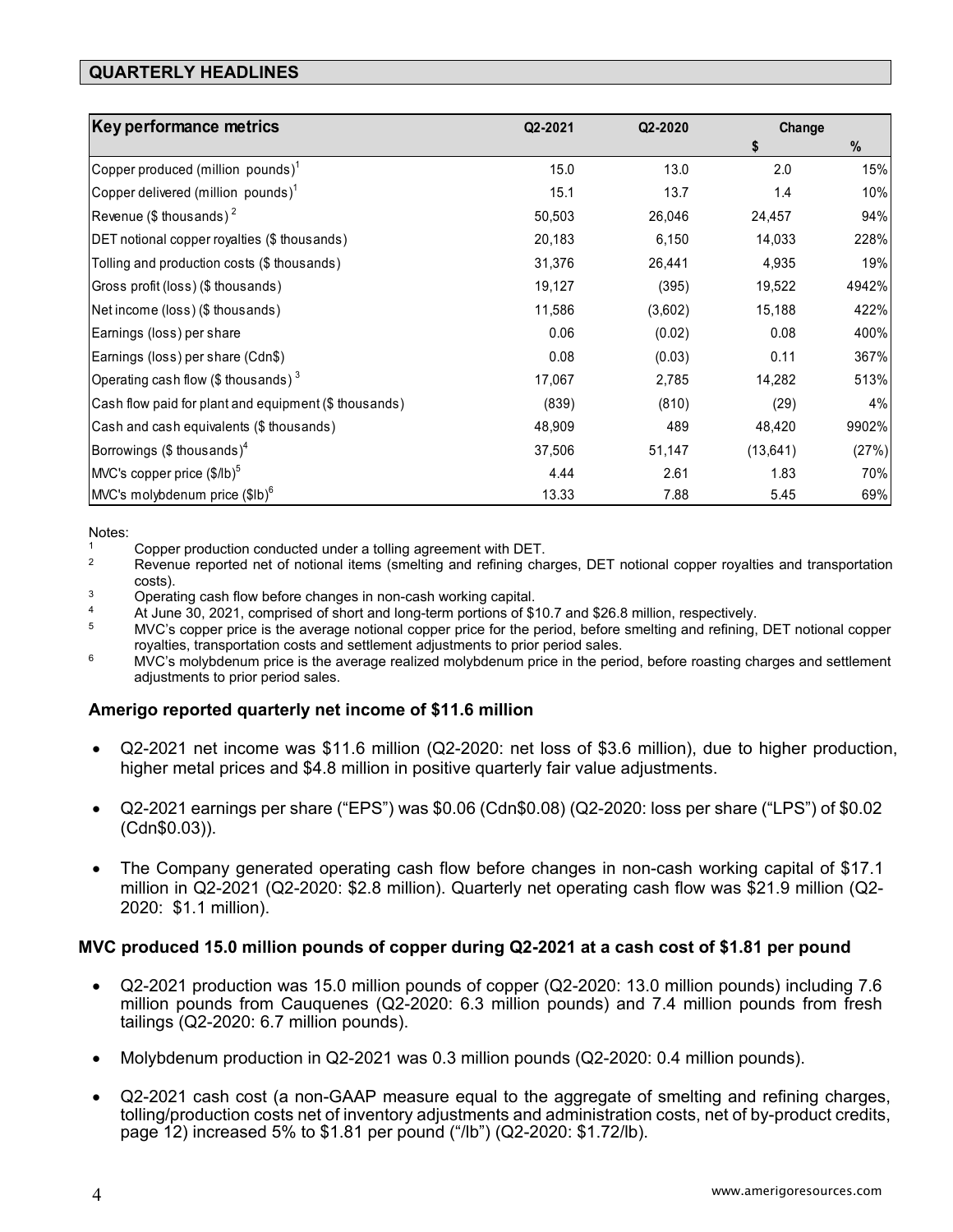Q2-2021 total cost (a non-GAAP measure equal to the aggregate of cash cost, DET notional copper royalties and DET molybdenum royalties of \$1.39/lb and depreciation of \$0.29/lb, page 12) increased to \$3.49/lb (Q2-2020: \$2.55/lb), due mostly to an increase of \$0.89/lb in DET notional royalties from higher metal prices.

### **MVC's average copper price in Q2-2021 was \$4.44/lb**

- In Q2-2021, MVC's average quarterly copper price was \$4.44/lb, 70% higher than the Q2-2020 average quarterly copper price of \$2.61/lb. MVC's average quarterly molybdenum price was \$13.33/lb, 69% higher than the Q2-2020 average quarterly price of \$7.88/lb.
- Revenue during Q2-2021 was \$50.5 million (Q2-2020: \$26.0 million), including copper tolling revenue of \$45.7 million (Q2-2020: \$23.9 million) and molybdenum revenue of \$4.8 million (Q2-2020: \$2.1 million).
- Copper tolling revenue is calculated from MVC's gross value of copper produced during Q2-2021 of \$66.6 million (Q2-2020: \$33.3 million) and positive fair value adjustments to settlement receivables of \$4.8 million (Q2-2020: \$1.4 million), less notional items including DET royalties of \$20.2 million (Q2-2020: \$6.1 million), smelting and refining of \$5.0 million (Q2-2020: \$4.3 million) and transportation of \$0.5 million (Q2-2020: \$0.4 million). The Q2-2021 settlement adjustments included \$5.3 million in positive settlement adjustments in respect of Q1-2021 production, which are final adjustments.
- MVC's financial performance is very sensitive to changes in copper prices. MVC's Q2-2021 provisional copper price was \$4.37/lb, and final prices for April, May, and June sales will be the average London Metal Exchange ("LME") prices for July, August, and September, respectively. A 10% increase or decrease from the \$4.37/lb provisional price used on June 30, 2021 would result in a \$6.6 million change in revenue in Q3-2021 in respect of Q2-2021 production.

### **On June 30, 2021, cash and restricted cash balance was \$53.1 million, with working capital of \$17.8 million**

- On June 30, 2021, the Company held cash and cash equivalents of \$48.9 million (December 31, 2020: \$14.1 million), restricted cash of \$4.2 million (December 31, 2020: \$nil) and had working capital of \$17.8 million (December 31, 2020: working capital deficiency of \$6.1 million).
- On June 30, 2021, MVC completed a restructuring of its debt facilities. MVC's bank debt net of transaction costs at quarter end was \$33.8 million (December 31, 2020: \$46.5 million)

# **COVID-19 effect on financial results and ongoing uncertainty**

- In March 2020, the World Health Organization declared a global pandemic related to COVID-19. The current and expected impacts from the pandemic on the global economy are anticipated to be far reaching. To date, there has been significant volatility in stock markets, commodity and foreign exchange markets and the global movement of people and some goods has become restricted. There is significant ongoing uncertainty surrounding COVID-19 and the extent and duration of the impact that it may have on the demand and on the market prices of copper and molybdenum, and on global financial markets.
- The Company's financial results were substantially impacted during the first half of 2020 as a result of lower copper prices. Commodity market fluctuations resulting from COVID-19 may impact the Company's financial results and liquidity.
- MVC has not experienced production interruptions or significant disruption to its supply chain because of the COVID-19 global pandemic.
- Refer to Cautionary Statement on Forward Looking Information (page 20).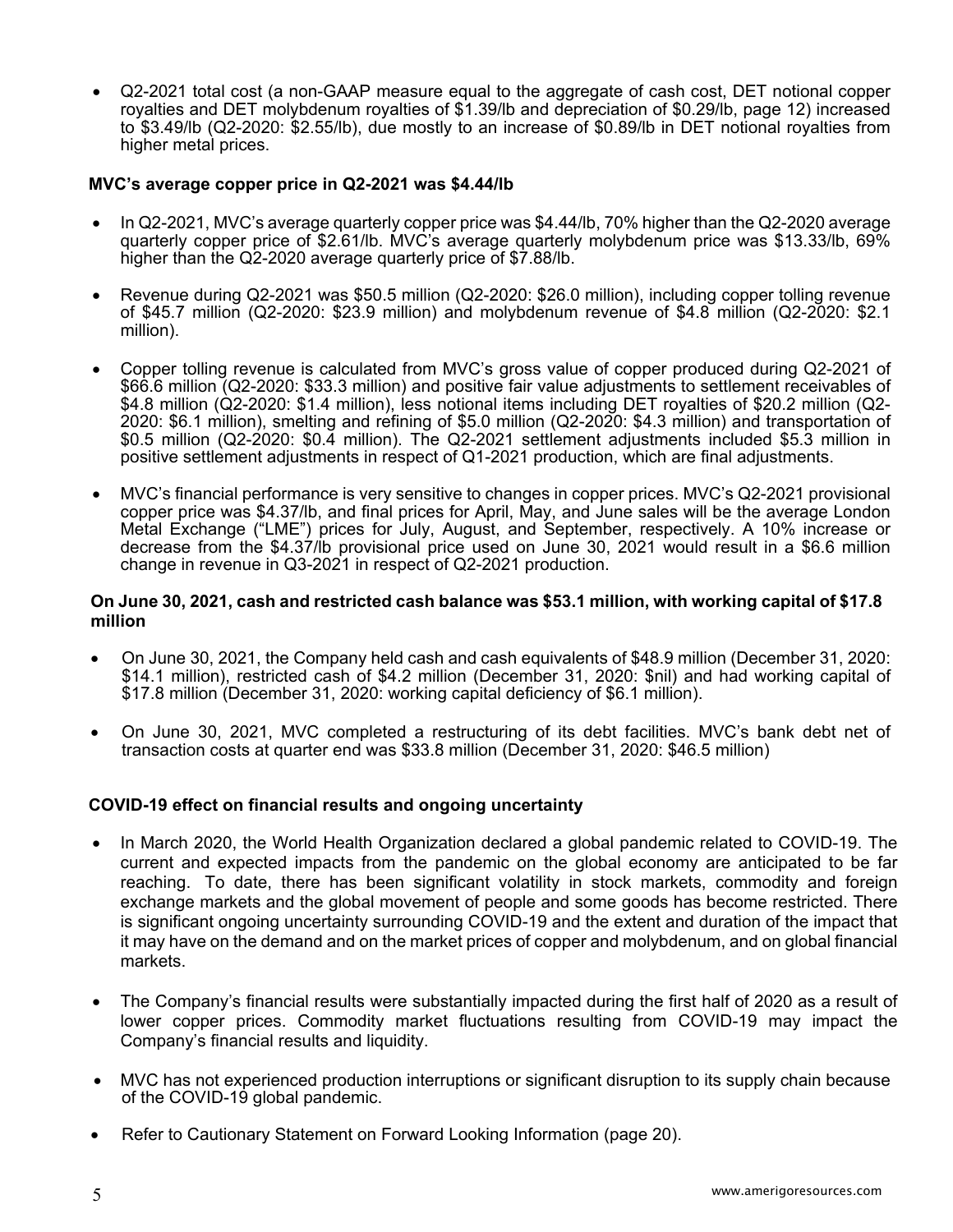# **SUMMARY OF FINANCIAL RESULTS Q2-2021 TO Q2-2020**

|                                                              | Q2-2021   | Q1-2021   | Q4-2020   | Q3-2020   | Q2-2020   |
|--------------------------------------------------------------|-----------|-----------|-----------|-----------|-----------|
|                                                              | \$        | \$        | \$        | \$        |           |
| Copper production, million pounds 1                          | 14.987    | 15.501    | 16.449    | 14.685    | 12.965    |
| Copper deliveries, million pounds 1                          | 15.133    | 15.109    | 15.904    | 14.963    | 13.698    |
| MVC's copper price (\$/lb)                                   | 4.44      | 4.08      | 3.52      | 3.04      | 2.61      |
|                                                              |           |           |           |           |           |
| Financial results (\$ thousands)                             |           |           |           |           |           |
| Revenue                                                      |           |           |           |           |           |
| Gross value of copper produced                               | 66,634    | 58,143    | 56,015    | 44,306    | 33,333    |
| Adjustments to fair value of settlement receivables          | 4,758     | 8,530     | 5,346     | 5,937     | 1,426     |
|                                                              | 71,392    | 66,673    | 61,361    | 50,243    | 34,759    |
| Notional items deducted from gross value of copper produced: |           |           |           |           |           |
| DET royalties - copper                                       | (20, 183) | (15, 991) | (12, 355) | (9,839)   | (6, 150)  |
| Smelting and refining                                        | (4,944)   | (4, 762)  | (4,905)   | (4, 480)  | (4, 257)  |
| Transportation                                               | (524)     | (519)     | (511)     | (478)     | (444)     |
| Copper tolling revenue                                       | 45,741    | 45,401    | 43,590    | 35,446    | 23,908    |
| Slag revenue                                                 |           |           |           |           |           |
| Molybdenum and other revenue                                 | 4,762     | 3,506     | 3,598     | 2,109     | 2,138     |
|                                                              | 50,503    | 48,907    | 47,188    | 37,555    | 26,046    |
| Tolling and production costs                                 |           |           |           |           |           |
| Tolling and production costs                                 | (25, 289) | (23, 834) | (25, 376) | (22, 587) | (20, 740) |
| Depreciation and amortization                                | (4, 321)  | (4,376)   | (4, 350)  | (4,270)   | (4, 338)  |
| Administration                                               | (1, 175)  | (1,262)   | (1, 227)  | (1, 448)  | (1,053)   |
| DET royalties - molybdenum                                   | (591)     | (557)     | (506)     | (267)     | (310)     |
|                                                              | (31, 376) | (30, 029) | (31, 459) | (28, 572) | (26, 441) |
| Gross profit (loss)                                          | 19,127    | 18,878    | 15,729    | 8,983     | (395)     |
| Other expenses                                               |           |           |           |           |           |
| Derivative to related parties including                      |           |           |           |           |           |
| changes in fair value                                        | 8         | (377)     | (1, 359)  | (303)     | (2, 100)  |
| Salaries, management and professional fees                   | (548)     | (758)     | (950)     | (457)     | (354)     |
| Office and general expenses                                  | (186)     | (401)     | (88)      | (115)     | (51)      |
| Share-based payment compensation                             | (188)     | (89)      | (43)      | (32)      | (29)      |
|                                                              | (922)     | (1, 248)  | (1,081)   | (604)     | (434)     |
| Foreign exchange (loss) gain                                 | (129)     | (489)     | 1,013     | (86)      | (396)     |
| Loss on inventory adjustments                                |           |           | (2,376)   |           |           |
| Writedown of obsolete equipment and supplies                 | (86)      | (749)     |           |           |           |
| Other gains (losses)                                         | 69        | 26        | (1)       | 71        | 14        |
|                                                              | (146)     | (1, 212)  | (1, 364)  | (15)      | (382)     |
|                                                              | (1,060)   | (2, 837)  | (3,804)   | (922)     | (2,916)   |
| Operating profit (loss)                                      | 18,067    | 16,041    | 11,925    | 8,061     | (3, 311)  |
| Finance expense                                              | (2, 136)  | (856)     | (719)     | (784)     | (904)     |
| Income (loss) before income tax                              | 15,931    | 15,185    | 11,206    | 7,277     | (4, 215)  |
| Income tax (expense) recovery                                | (4, 345)  | (4, 260)  | (2,899)   | (1,889)   | 613       |
| Net income (loss)                                            | 11,586    | 10,925    | 8,307     | 5,388     | (3,602)   |
|                                                              |           |           |           |           |           |
| Earnings (loss) per share - basic                            | 0.06      | 0.06      | 0.05      | 0.03      | (0.02)    |
| Earnings (loss) per share - diluted                          | 0.06      | 0.06      | 0.04      | 0.03      | (0.02)    |
|                                                              |           |           |           |           |           |
| Unit tolling and production costs                            | 2.07      | 1.99      | 1.91      | 1.91      | 1.93      |
|                                                              |           |           |           |           |           |
| Cash cost $($/lb)^2$                                         | 1.81      | 1.88      | 1.65      | 1.80      | 1.72      |
| Total cost $(\frac{6}{16})^2$                                | 3.49      | 3.23      | 2.70      | 2.78      | 2.55      |
|                                                              |           |           |           |           |           |
| Uses and sources of cash (\$thousands)                       |           |           |           |           |           |
| Operating cash flow before working capital changes           | 17,067    | 20,040    | 19,757    | 10,738    | 2,785     |
| Net cash from operating activities                           | 21,902    | 28,136    | 4,639     | 15,384    | 1,132     |
| Cash (used in) from investing activities                     | (839)     | 3,289     | (977)     | (540)     | (810)     |
| Cash used in financing activities                            | (10, 574) | (6, 892)  | (446)     | (5,030)   | (403)     |
| Ending cash and cash equivalents                             | 48,909    | 38,643    | 14,085    | 10,471    | 489       |
| Ending restricted cash                                       | 4,200     |           |           |           |           |
|                                                              |           |           |           |           |           |

#### Notes:

<sup>1</sup> Includes production from fresh tailings and Cauquenes tailings.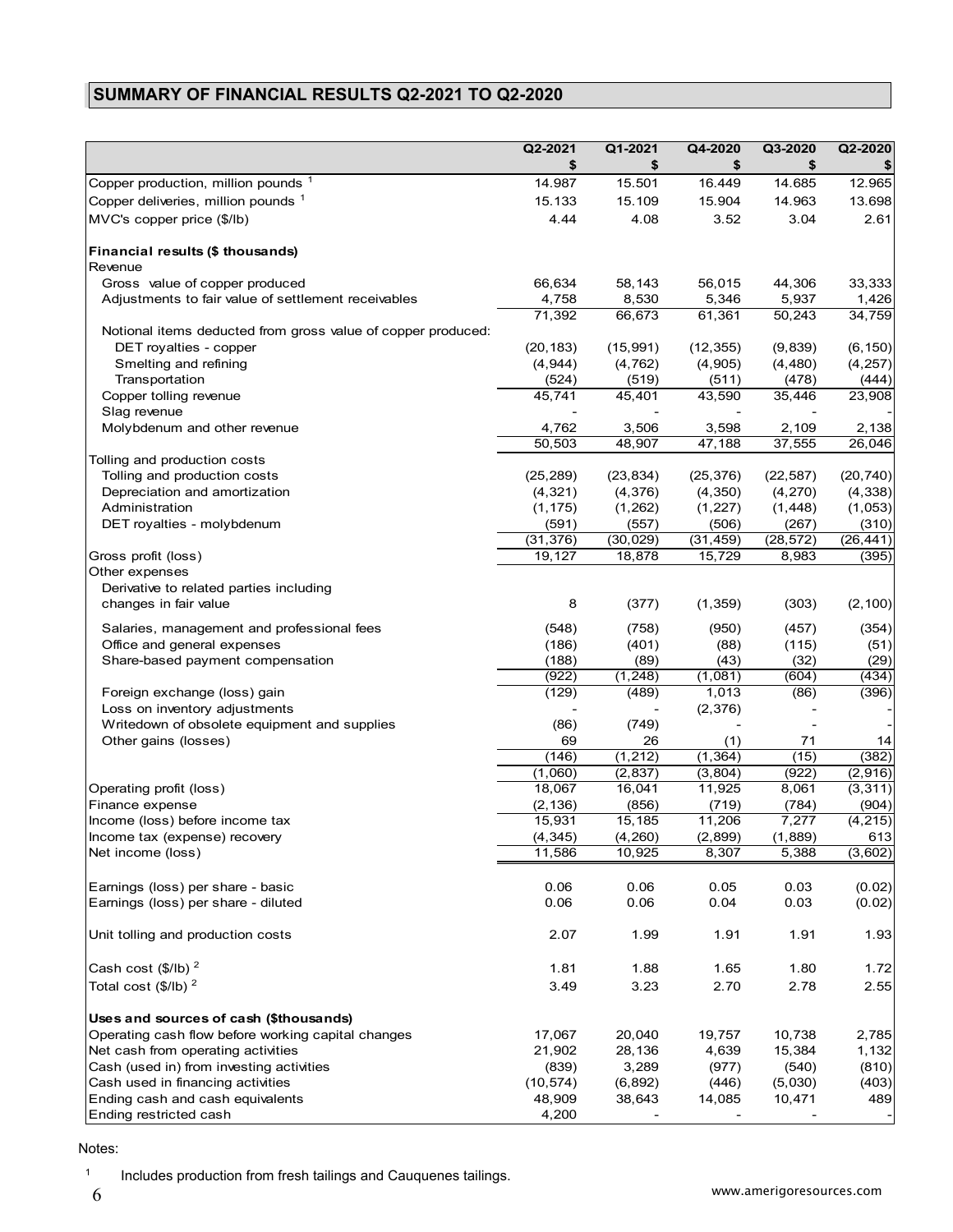<sup>2</sup> Cash and total costs are non-GAAP measures. Refer to page 12 for the basis of reconciliation of these measures to tolling and production costs.

A discussion on key quarterly variances (revenue and tolling and production costs) can be found on pages 14 and 15.

### **OPERATING RESULTS**

Copper production in Q2-2021 was 15.0 million pounds (Q2-2020: 13.0 million pounds) and copper deliveries were 15.1 million pounds (Q2-2020: 13.7 million pounds).

With respect to fresh tailings, MVC's production increased to 7.4 million pounds of copper in Q2-2021 (Q2- 2020: 6.7 million pounds), due to higher throughput and higher grade. Recovery from fresh tailings was 20.2% in Q2-2021 (Q2-2020: 20.3%).

Production from Cauquenes was positively affected by higher throughput, but copper grade and recovery were lower than in Q2-2020. Recovery from Cauquenes was 31.9% in Q2-2021 (34.9% in Q2-2020). Actual average grades and recoveries from Cauquenes tailings have consistently been lower than the average grade and recoveries originally anticipated from Cauquenes tailings as set out in the Technical Report entitled "Minera Valle Central Operation – Rancagua, Region VI, Chile" dated March 29, 2019 with an effective date of December 31, 2018 (the "Technical Report") prepared by Robert D. Henderson P. Eng. Accordingly, the Company is no longer relying on the Technical Report's projections and assumptions, including, but not limited to, the 2021 production guidance and the inferred mineral resource estimates contained therein. Therefore, the Technical Report, and the production guidance and mineral resource estimates contained therein, should no longer be considered current or relied upon.

MVC's average plant availability during Q2-2021 was 98.3%.

MVC continued to work during the quarter in the plant optimization program started in 2020.

MVC's operations continued through Q2-2021 without any significant disruptions due to COVID-19.

At the end of Q2-2021, MVC had water reserves of 7.4 million cubic meters in Colihues. Amerigo believes that this level of water reserves is sufficient to ensure MVC's planned operations in 2021 and into H1-2022. MVC continues to assess its water supply risk, particularly given that drought conditions are present again in Central Chile this year.

Molybdenum production during Q2-2021 was 0.3 million pounds (Q2-2020: 0.4 million pounds).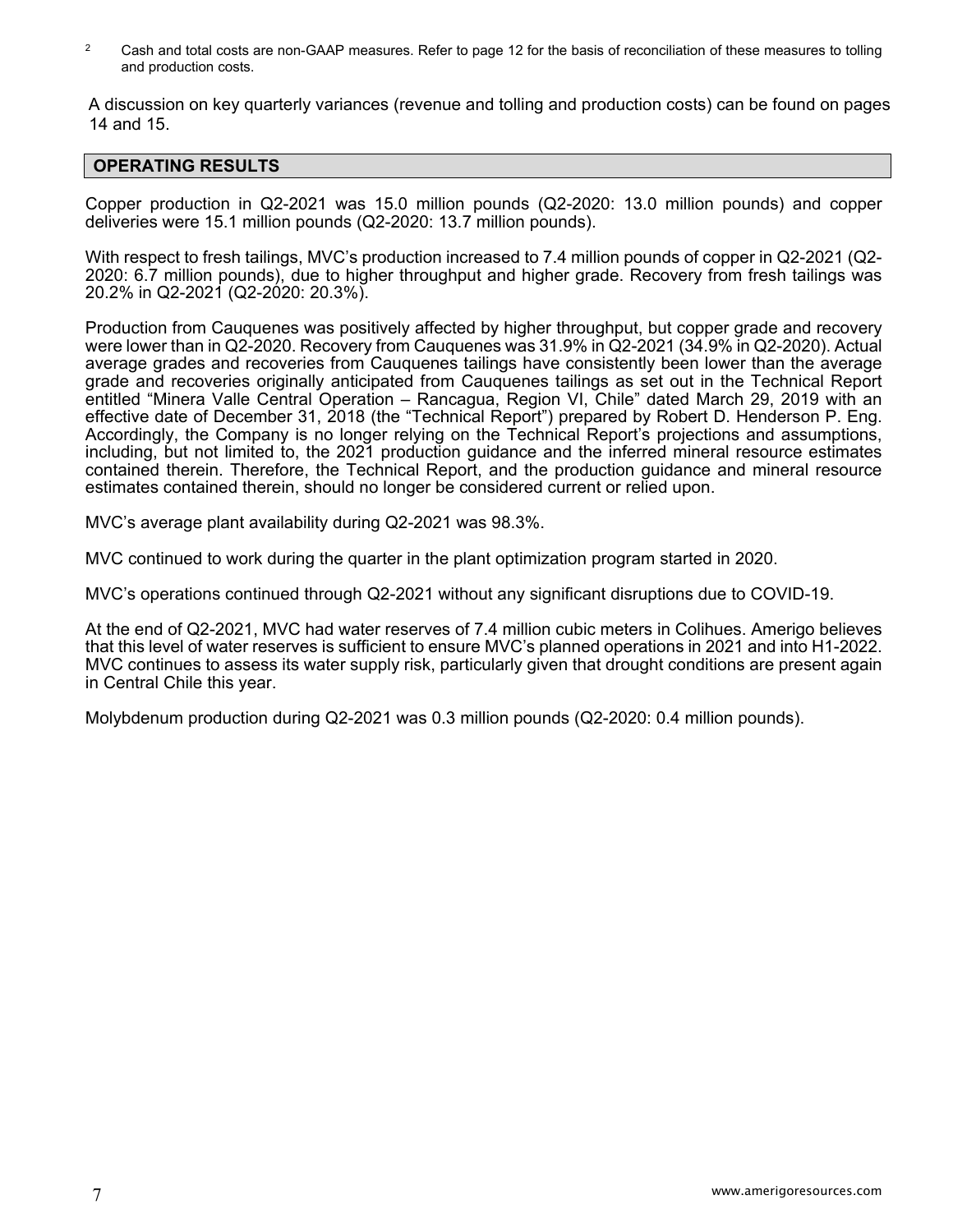Production results for Q2-2021 and Q2-2020 are included below:

| <b>PRODUCTION</b>                 | Q2-2021    | Q2-2020    |
|-----------------------------------|------------|------------|
| <b>FRESH TAILINGS</b>             |            |            |
| Tonnes per day                    | 129,153    | 119,435    |
| Operating days                    | 89         | 91         |
| Tonnes processed                  | 11,533,405 | 10,868,556 |
| Copper grade (%)                  | 0.144%     | 0.137%     |
| Copper recovery                   | 20.2%      | 20.3%      |
| Copper produced (M lbs)           | 7.37       | 6.66       |
| <b>CAUQUENES TAILINGS</b>         |            |            |
| Tonnes per day                    | 54,026     | 35,875     |
| Operating days                    | 87         | 89         |
| Tonnes processed                  | 4,701,475  | 3,164,898  |
| Copper grade (%)                  | 0.230%     | 0.257%     |
| Copper recovery                   | 31.9%      | 34.9%      |
| Copper produced (M lbs)           | 7.61       | 6.31       |
| <b>COPPER</b>                     |            |            |
| Total copper produced (M lbs)     | 14.98      | 12.97      |
| <b>MOLYBDENUM</b>                 |            |            |
| Total molybdenum produced (M lbs) | 0.33       | 0.35       |

# **2021 Production and Cash Cost Outlook**

Amerigo maintains its 2021 annual production guidance of 60.9 M lbs of copper and 1.5 M lbs of molybdenum.

Q2-2021 copper production was at 96% of guidance (YTD-2021: 98% of guidance). Molybdenum production in Q2-2021 was at 84% of guidance (YTD-2021: 93% of guidance), negatively affected by lower molybdenum grade in the sector of Cauquenes tailings processed during the quarter. MVC will be working in higher molybdenum grade sectors in H2-2021.

Based on the Company's latest review of projected costs for H2-2021, including an expected reduction in COVID-19 related costs, annual cash cost is expected to be \$1.82/lb, down from \$1.92/lb projected in the Company's Q1-2021 MD&A.

The Company's H2-2021 revised cash cost forecast in this MD&A assumes the following variables: market molybdenum price of \$17.25/lb and an exchange rate of the Chilean peso ("CLP") to the USD of \$758.

A 10% change in molybdenum price in H2-2021 could have a \$0.02/lb annual impact on cash cost, and a 10% change on the CLP to USD foreign exchange rate during Q3 to Q4 could have an annual impact of \$0.04/lb on cash cost.

The following quarterly production breakdown is currently expected based on MVC's mine plan:

|                               | Q1-2021          | Q2-2021 | Q3-2021 | Q4-2021          | 2021   |
|-------------------------------|------------------|---------|---------|------------------|--------|
| Copper production (M lbs)     | 15.5             | 15.0    | 15.0    | 15.4             | 60.9   |
| Molybdenum production (M lbs) | J.4'             | 0.3     | 0.31    | 0.4 <sub>1</sub> | $.5\,$ |
| Cash cost (\$/lb)             | .88 <sub>1</sub> | 1.81    | 761     | 1.84             | 82'    |

MVC and El Teniente's annual plant shutdown will take place in September and October. MVC anticipates losing 8 production days due to the annual plant maintenance shutdown.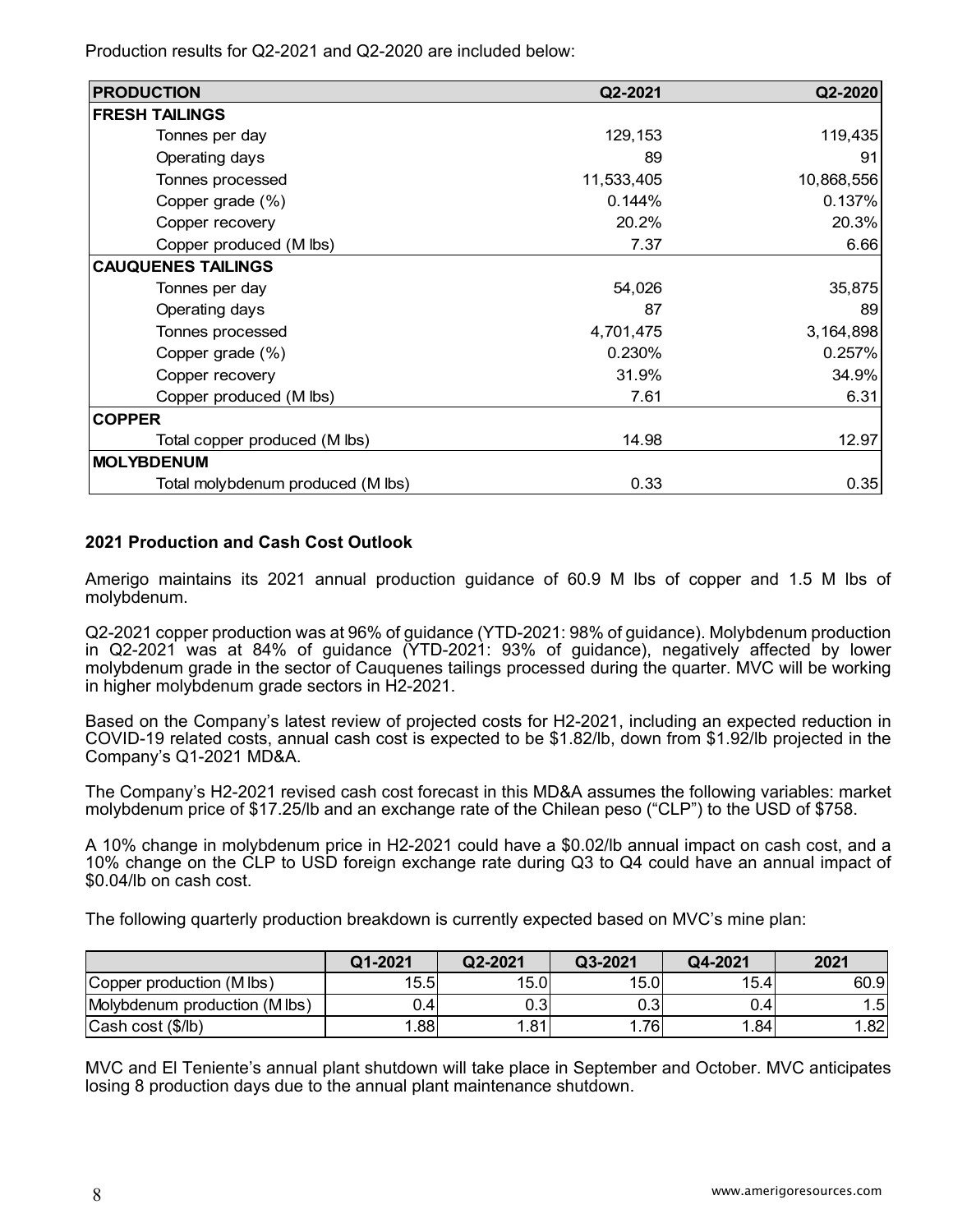# **FINANCIAL RESULTS – Q2-2021**

Net income in Q2-2021 was \$11.6 million (Q2-2020: net loss of \$3.6 million), due to higher production, higher metal prices and \$4.8 million in quarterly positive fair value adjustments.

### **Revenue**

Revenue in Q2-2021 was \$50.5 million (Q2-2020: \$26.0 million).

| (Expressed in thousands)                                         | Q2-2021   | Q2-2020  |
|------------------------------------------------------------------|-----------|----------|
|                                                                  |           |          |
| Average LME copper price per pound                               | 4.40      | 2.42     |
|                                                                  |           |          |
| Gross value of copper produced                                   | 66,634    | 33,333   |
| Adjustments to fair value of settlement receivables <sup>1</sup> | 4,758     | 1,426    |
|                                                                  | 71,392    | 34,759   |
| Notional items deducted from gross value of copper produced:     |           |          |
| DET royalties - copper                                           | (20, 183) | (6, 150) |
| Smelting and refining charges                                    | (4,944)   | (4, 257) |
| Transportation                                                   | (524)     | (444)    |
| Copper tolling revenue                                           | 45,741    | 23,908   |
| Molybdenum revenue                                               | 4,762     | 2,138    |
| Revenue                                                          | 50,503    | 26,046   |
| $\left $ MVC's copper price $\left(\frac{6}{10}\right)^2$        | 4.44      | 2.61     |
| MVC's molybdenum price (\$/lb)                                   | 13.33     | 7.88     |

Notes:

1. Of the \$4.8 million in adjustments to fair value of settlement receivables, positive adjustments of \$5.3 million are in respect of Q1-2021 sales and negative adjustments of \$0.5 million is in respect to Q2-2021 sales (Q1-2020: negative adjustments of \$1.0 million are in respect of Q1-2020 sales and positive settlement adjustments of \$2.4 million are in respect of Q2-2020).

2. MVC's copper price is the gross copper selling price after taking into account the same quarter sales settlement adjustments. Therefore, this amount can vary from the average LME copper price per pound.

MVC produces copper concentrates under a tolling agreement with DET. Title to the copper concentrates produced by MVC is retained by DET and MVC earns tolling revenue, calculated as the gross value of copper produced at applicable market prices, plus or minus adjustments to the fair value of settlement receivables, net of notional items (DET copper royalties, treatment and refining charges and transportation costs).

Copper revenue is billed weekly based on the tolling activity of the preceding week, which is measured by the production of copper concentrates. Additional billings are done on a monthly basis based on the tolling activity for the full month, less weekly billings, and to bill for pricing term differences, as disclosed in the following paragraph.

MVC's compensation is determined in accordance with annual industry benchmarks for pricing terms and smelting and refining charges. In 2021, it is based on the average LME copper price for the third month following delivery of copper concentrates produced under the tolling agreement (M+3). Accordingly, final pricing for copper produced by MVC is determined based on the average LME copper price of the third month following delivery of copper, and final prices for April, May, and June sales will be the average LME prices for July, August, and September respectively. This variable difference gives rise to a derivative, changes in the fair value of which are recognized in revenue as settlement receivables.

At June 30, 2021, the provisional copper price used by MVC was \$4.37/lb. Financial performance is very sensitive to changes in copper prices. For example, a 10% increase or decrease from the \$4.37/lb price would result in a \$6.6 million change in copper tolling revenue in Q3-2021.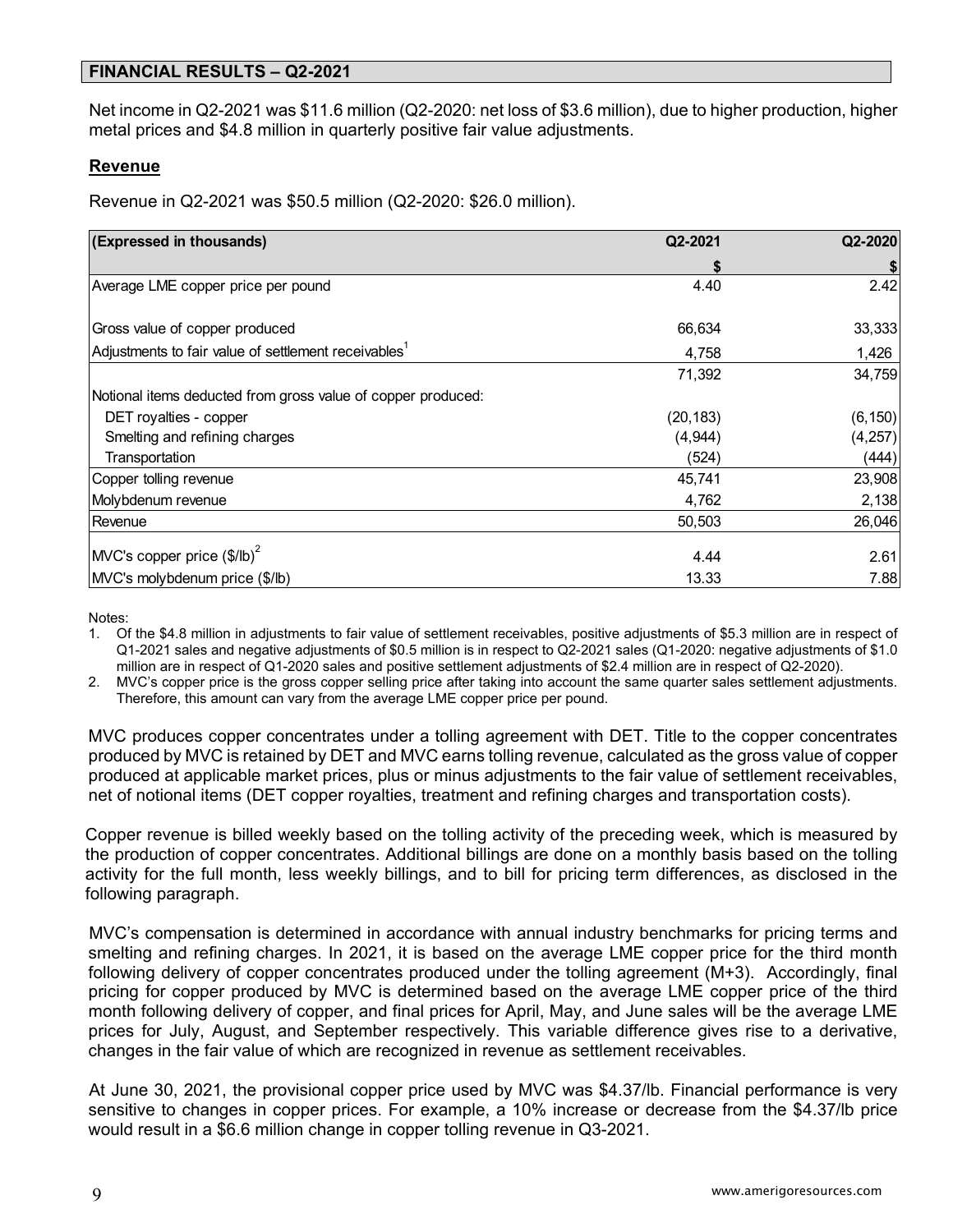DET royalties on copper production are a notional item deducted from MVC's gross value of copper produced. In Q2-2021, DET notional copper royalties were \$20.2 million (Q2-2020: \$6.2 million) due to higher copper prices.

We disclose the terms for DET notional copper royalties and molybdenum royalties under Agreements with Codelco's DET (page 17).

Molybdenum produced by MVC is predominantly sold under a written sales agreement with Molymet. Revenue is billed monthly based on the amount of concentrates delivered during the preceding month. Molymet can elect different pricing terms monthly. For April, May, and June 2021 the pricing terms elected were M+2, M+1, and M respectively in respect of the average Platt's molybdenum dealer oxide price of the month of sale. This variable difference also gives rise to a derivative, which is valued at fair value through profit or loss.

In Q2-2021, MVC's molybdenum sales price was \$13.33/lb (Q2-2020: \$7.88/lb). At June 30, 2021, there were no provisional sales as sales for April, May, and June 2021 were M+2, M+1, and M respectively.

# **Tolling and Production Costs**

| (Expressed in thousands)                            | Q2-2021 | Q2-2020 |
|-----------------------------------------------------|---------|---------|
|                                                     |         |         |
| Direct tolling and production costs                 |         |         |
| Power costs                                         | 8,072   | 6,682   |
| Direct labour                                       | 2,950   | 2,339   |
| Lime costs                                          | 1.800   | 1,514   |
| Grinding media                                      | 2,143   | 1,943   |
| Other direct tolling / production costs             | 10,324  | 8,262   |
|                                                     | 25,289  | 20,740  |
| Depreciation and amortization                       | 4.321   | 4,338   |
| Administration                                      | 1,175   | 1,053   |
| DET royalties - molybdenum                          | 591     | 310     |
| Tolling and production costs                        | 31,376  | 26,441  |
| Unit tolling and production costs (\$/lb delivered) | 2.07    | 1.93    |

During Q2-2021, power costs increased by \$1.4 million or 21% compared to Q1-2020 mostly due to a 19% increase in power consumption at MVC driven by higher production. Power costs in Q2-2021 were \$0.0915/kWh (Q2-2020: \$0.0903/kWh).

During Q2-2021, labour increased by \$0.6 million compared to Q2-2020 partly due to a stronger CLP. The average CLP in Q2-2021 was 13% stronger than the average CLP in Q2-2020.

Lime and grinding media increased due to higher consumption associated with higher production.

In aggregate, other direct tolling costs increased by \$2.0 million in Q2-2021 due to an increase of maintenance of \$0.7 million, historic tailings extraction of \$0.9 million, \$0.9 million in molybdenum production costs, an increase in process control, environmental and safety costs of \$0.6 million, and an increase in subcontractors support services and copper reagents. This increase in costs was offset by a decrease in inventory adjustments of \$2.0 million.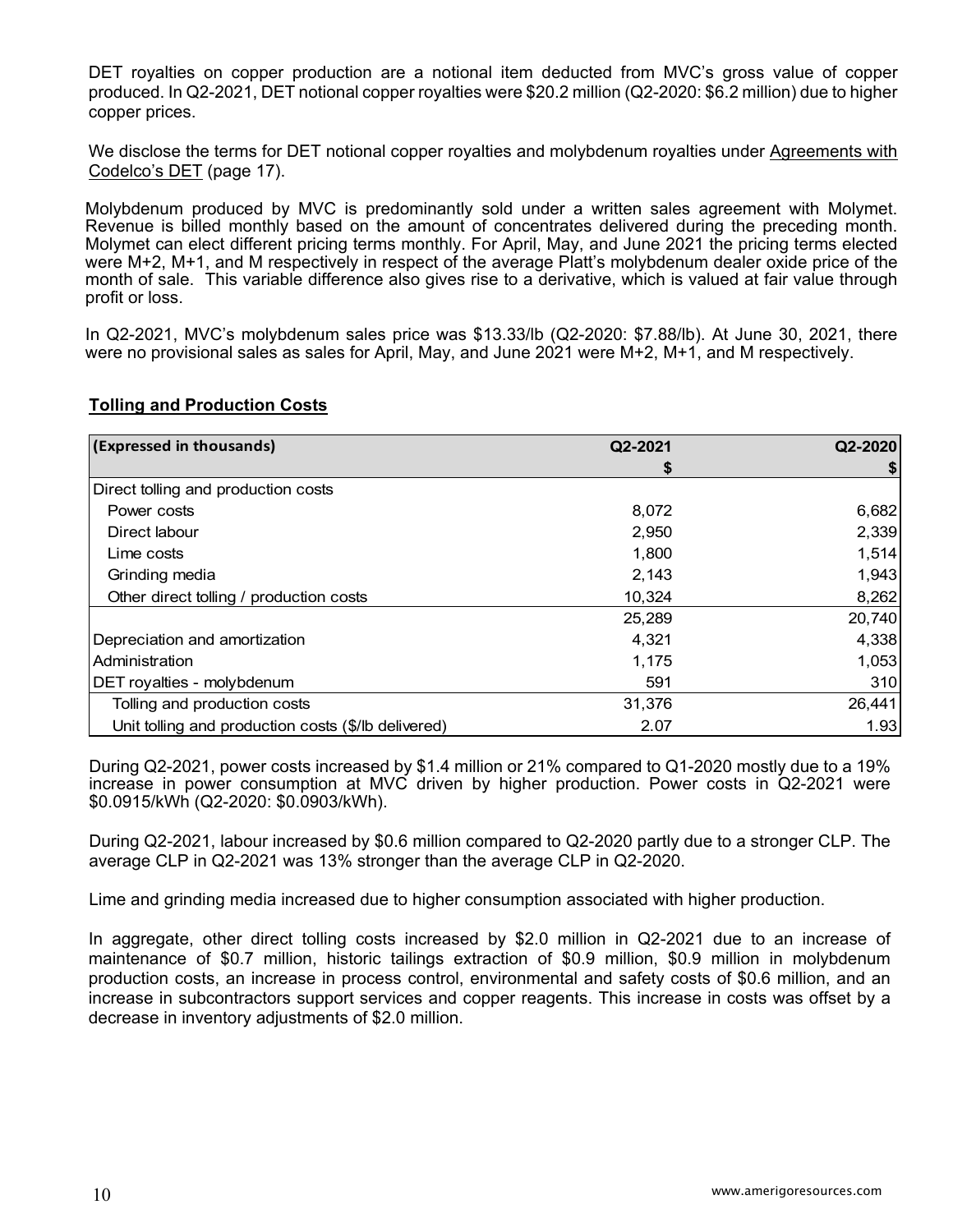| (Expressed in thousands)                      | Q2-2021 | Q2-2020 |
|-----------------------------------------------|---------|---------|
|                                               |         |         |
| Other direct tolling costs                    |         |         |
| Maintenance, excluding labour                 | 2,233   | 1,503   |
| Historic tailings extraction                  | 1,827   | 887     |
| Molybdenum production costs                   | 2,173   | 1,302   |
| Industrial water                              | 1,032   | 908     |
| Subcontractors, support services              | 833     | 462     |
| Copper reagents                               | 924     | 460     |
| Process control, environmental and safety     | 1,021   | 455     |
| Filtration and all other direct tolling costs | 281     | 179     |
| Inventory adjustments                         |         | 2,106   |
|                                               | 10,324  | 8,262   |

| (\$/lb Cu)                                    | Q2-2021 | Q2-2020 |
|-----------------------------------------------|---------|---------|
| Other direct tolling costs                    |         |         |
| Maintenance, excluding labour                 | 0.15    | 0.12    |
| Historic tailings extraction                  | 0.12    | 0.07    |
| Molybdenum production costs                   | 0.14    | 0.10    |
| Industrial water                              | 0.07    | 0.06    |
| Subcontractors, support services              | 0.05    | 0.04    |
| Copper reagents                               | 0.06    | 0.04    |
| Process control, environmental and safety     | 0.07    | 0.04    |
| Filtration and all other direct tolling costs | 0.02    | 0.01    |
| Inventory adjustments                         | $\,$    | 0.16    |
|                                               | 0.68    | 0.64    |

Depreciation and amortization in Q2-2021 were \$4.3 million (Q2-2020: \$4.3 million).

Administration expenses during Q2-2021 were \$1.2 million (Q2-2020: \$1.1 million).

DET royalties for molybdenum in Q2-2021 were \$0.6 million (Q2-2020: \$0.3 million) due to higher molybdenum prices.

### **Other Gains and Expenses**

Other expenses of \$1.1 million in Q2-2021 (Q2-2020: \$2.9 million) are costs not related to MVC's production operations and include:

- General and administration expenses of \$0.9 million (Q2-2020: \$0.4 million) including salaries, management, and professional fees of \$0.5 million (Q2-2020: \$0.3 million), office and general expenses of \$0.2 million (Q2-2020: \$0.1 million) and share-based payments of \$0.2 million (Q2-2020: \$nil).
- A \$nil charge associated with the derivative to related parties (Q2-2020: loss of \$2.1 million), including actual amounts paid or accrued to related parties of \$0.3 million (Q2-2020: \$0.3 million) and a decrease in the derivative's fair value of \$0.3 million (Q2-2020: increase of \$1.8 million). The decrease in the current year was a result of an increase in discount rates used to compute the fair value of the derivative.
- Other losses of \$0.2 million (Q2-2020: other gains of \$0.4 million). In Q2-2021 a write-down of obsolete equipment and supplies was taken in the amount of \$0.1 million. There was also a foreign exchange loss recorded for \$0.1 million during Q2-2021 (Q2-2020: 0.4 million).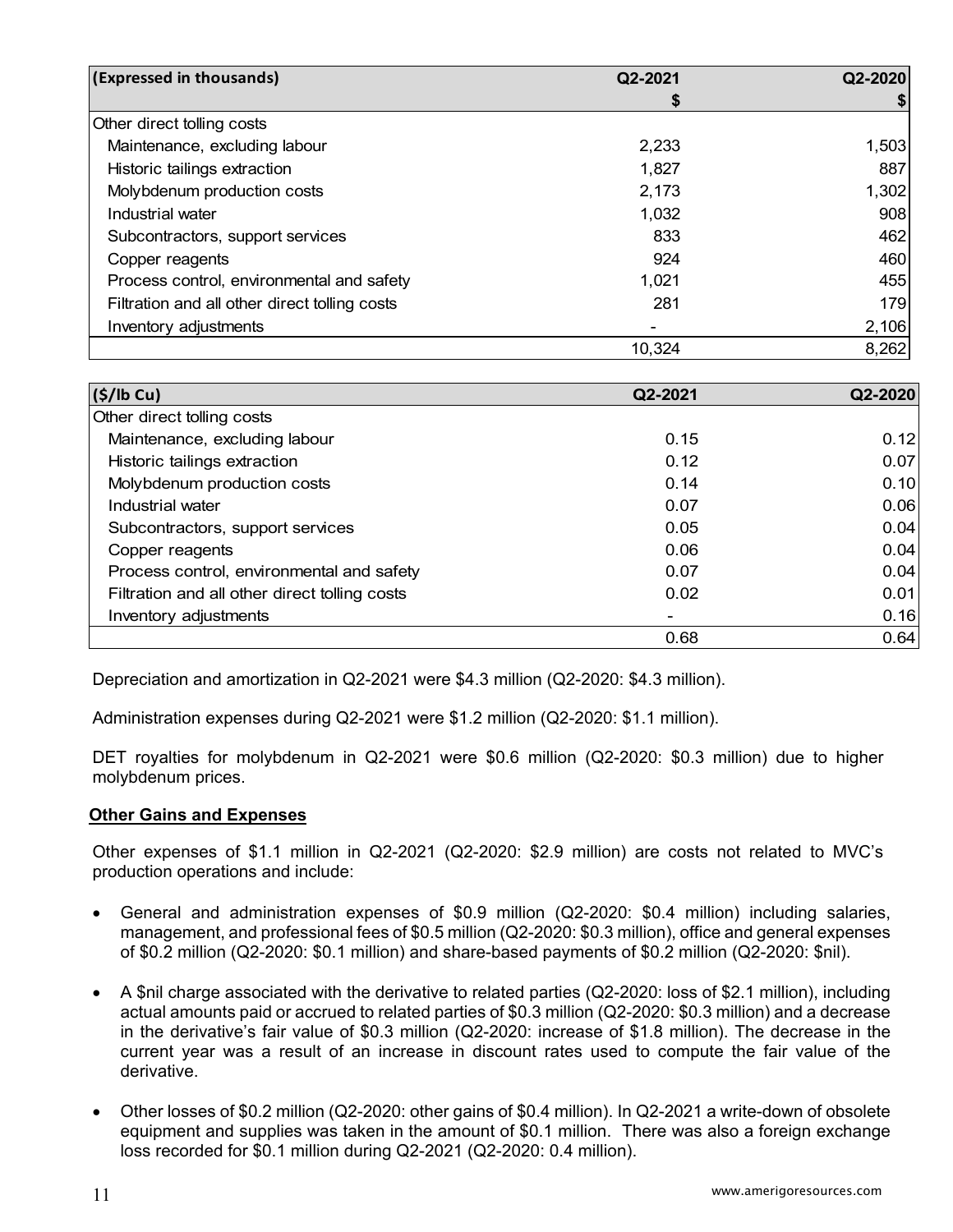The Company's finance expense in Q2-2021 was \$2.1 million (Q2-2020: \$0.9 million) which includes interest on loans, leases, and bank charges of \$1.2 million (Q2-2020: \$0.8 million), as well as fair value changes and extinguishment of debt charges on interest rate swaps ("IRS") of \$0.9 million (Q2-2020: \$0.1 million).

Income tax expense in Q2-2021 was \$4.3 million, including \$2.9 million in current tax and \$1.4 million in deferred income tax. In Q2-2020 the Company posted an income tax recovery of \$0.6 million.

Deferred income tax recovery or expense results from the changes to deferred income tax liabilities, arising predominantly from the differences between the book and tax values of MVC's property, plant and equipment. Deferred tax liabilities do not represent income tax payable.

### **Cash Cost and Total Cost**

Cash cost and total cost are non-GAAP measures prepared on a basis consistent with the industry standard Brook Hunt definitions.

The Company believes that these measures provide additional information to evaluate corporate performance. Management also uses these measures to monitor internal performance and to plan and assess the overall effectiveness and efficiency of Amerigo's operations. These performance measures do not have any standardized meaning within IFRS and, therefore, amounts presented may not be comparable to similar measures presented by other mining companies. These performance measures should not be considered in isolation or as a substitute for measures of performance within IFRS.

A reconciliation of tolling and production costs to cash cost and total cost in Q2-2021 and Q2-2020 is presented below:

| (Expressed in thousands)                      | Q2-2021   | Q2-2020  |
|-----------------------------------------------|-----------|----------|
|                                               |           |          |
| Tolling and production costs                  | 31,376    | 26,441   |
| Add (deduct):                                 |           |          |
| DET notional royalties - copper               | 20,183    | 6,150    |
| Smelting and refining charges                 | 4,944     | 4,257    |
| <b>Transportation costs</b>                   | 524       | 444      |
| Inventory adjustments                         |           | (2, 105) |
| By-product credits                            | (4, 762)  | (2, 138) |
| Total cost                                    | 52,266    | 33,049   |
| Deduct:                                       |           |          |
| DET notional royalties - copper               | (20, 183) | (6, 150) |
| DET royalties - molybdenum                    | (591)     | (310)    |
|                                               | (20, 774) | (6, 460) |
| Depreciation and amortization                 | (4, 321)  | (4, 338) |
| Cash cost                                     | 27,171    | 22,251   |
| Pounds of copper tolled (fresh and Cauquenes) | 14.99     | 12.96    |
| Cash cost (\$/lb)                             | 1.81      | 1.72     |
| Total cost (\$/lb)                            | 3.49      | 2.55     |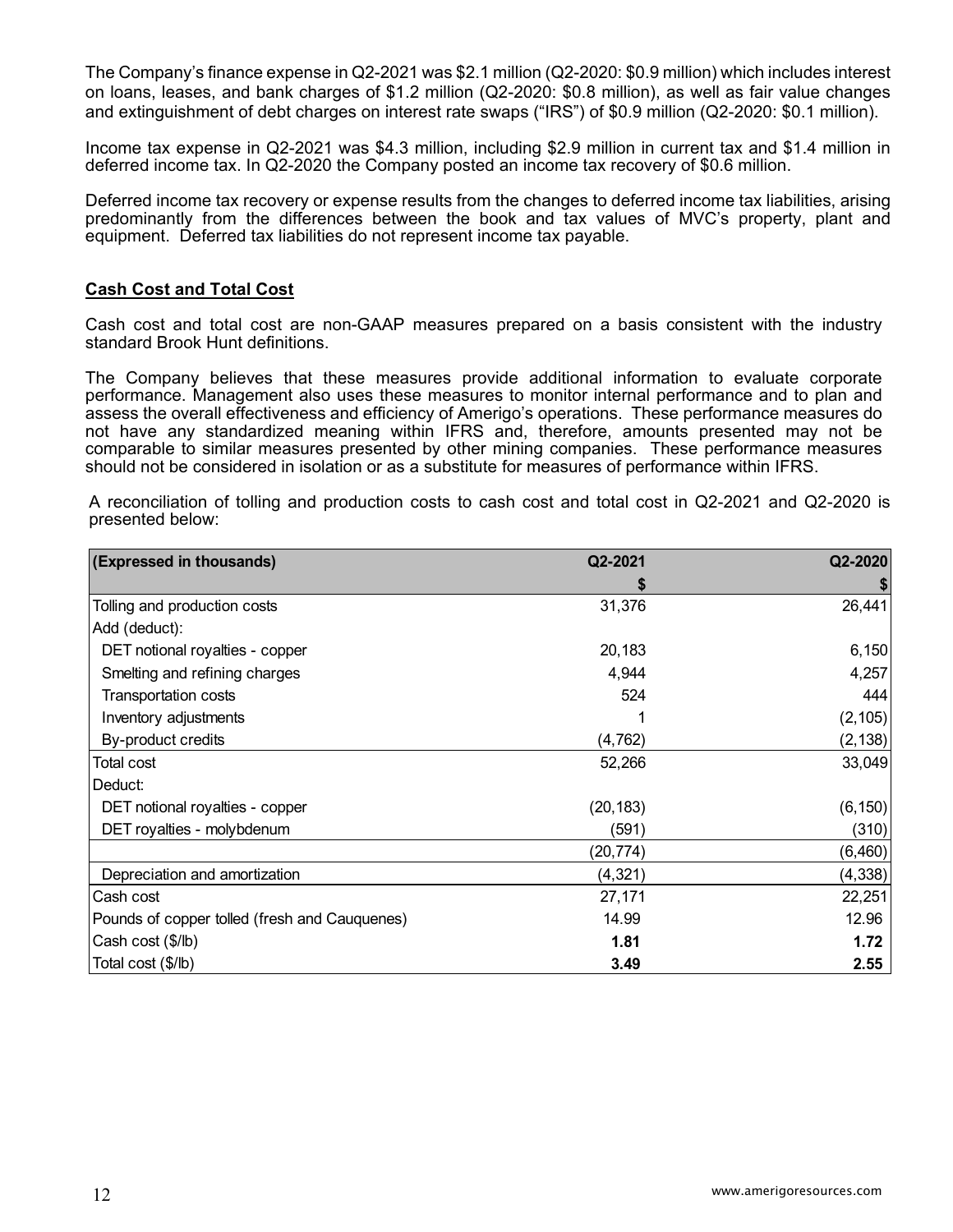The Company's trailing quarterly cash costs (\$/lb of copper produced) were:

| (\$/lb of copper produced) | Q2-2021 | Q1-2021 | Q4-2020 | Q3-2020 | Q2-2020 |
|----------------------------|---------|---------|---------|---------|---------|
| <b>Power costs</b>         | 0.54    | 0.52    | 0.50    | 0.54    | 0.51    |
| Smelting & refining        | 0.33    | 0.31    | 0.30    | 0.31    | 0.33    |
| Lime                       | 0.12    | 0.13    | 0.13    | 0.14    | 0.12    |
| Grinding media             | 0.14    | 0.16    | 0.14    | 0.14    | 0.15    |
| Administration             | 0.08    | 0.08    | 0.06    | 0.10    | 0.08    |
| Transportation             | 0.03    | 0.03    | 0.03    | 0.03    | 0.03    |
| Other direct costs         | 0.89    | 0.88    | 0.72    | 0.68    | 0.66    |
| By-product credits         | (0.32)  | (0.23)  | (0.23)  | (0.14)  | (0.16)  |
| Cash Cost                  | \$1.81  | \$1.88  | \$1.65  | \$1.80  | \$1.72  |

The Company's trailing quarterly total costs (\$/lb of copper produced) were:

| (\$/lb of copper produced)              | Q2-2021 | Q1-2021 | Q4-2020 | Q3-2020 | Q2-2020 |
|-----------------------------------------|---------|---------|---------|---------|---------|
| Cash cost                               | 1.81    | 1.88    | 1.65    | 1.80    | 1.72    |
| <b>DET</b> notional royalites/royalties | 1.39    | 1.07    | 0.78    | 0.69    | 0.50    |
| Amortization/depreciation               | 0.29    | 0.28    | 0.27    | 0.29    | 0.33    |
| <b>Total Cost</b>                       | \$3.49  | \$3.23  | \$2.70  | \$2.78  | \$2.55  |

Total cost in Q2-2021 was \$3.49/lb (Q2-2020: \$2.55/lb), due to a \$0.89/lb increase in DET notional royalties and a \$0.09/lb increase in cash cost mitigated by a \$0.04/lb decrease in depreciation.

# **FINANCIAL RESULTS – SIX MONTHS ENDED JUNE 30, 2021**

YTD-2021, the Company generated net income of \$22.5 million or \$0.12 EPS (YTD-2020: net loss of \$7.6 million or \$0.04 LPS).

Revenue YTD-2021 was \$99.4 million (YTD-2020: \$41.7 million) and tolling and production costs were \$61.4 million (YTD-2020: \$51.0 million), resulting in a gross profit of \$38.0 million (YTD-2020: gross loss of \$9.3 million).

Revenue was positively impacted by higher production and stronger copper prices.

Other expenses were \$3.9 million (YTD-2020: other gains of \$1.1 million).

YTD-2021 finance expense was \$3.0 million (YTD-2020: \$3.7 million) and the Company posted an income tax expense of \$8.6 million (YTD-2020: recovery of \$4.3 million), driven by higher pre-tax income in the current year.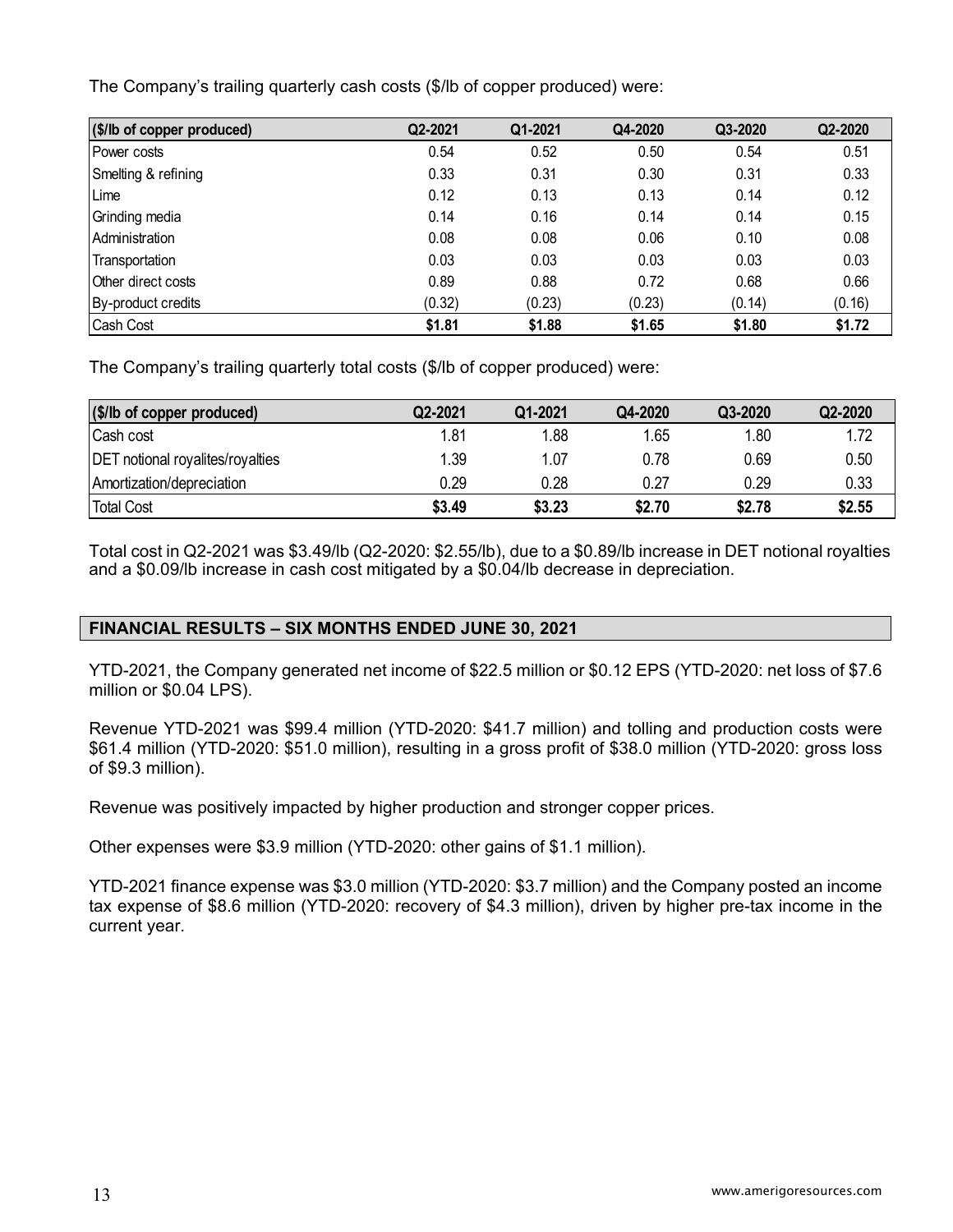# **COMPARATIVE PERIODS**

Amerigo's quarterly financial statements are reported under IFRS applicable to interim financial reporting.

The following tables provide highlights from Amerigo's financial statements of quarterly results for the past eight quarters.

|                           | Q2-2021 | Q1-2021 | Q4-2020 | Q3-2020 |
|---------------------------|---------|---------|---------|---------|
|                           |         |         |         | \$      |
|                           |         |         |         |         |
| Total revenue (thousands) | 50,503  | 48,907  | 47,188  | 37,555  |
| Net income (thousands)    | 11,586  | 10,925  | 8,307   | 5,388   |
| <b>IEPS</b>               | 0.06    | 0.06    | 0.05    | 0.03    |
| <b>Diluted EPS</b>        | 0.06    | 0.06    | 0.04    | 0.03    |

|                               | Q2-2020 | Q1-2020 | Q4-2019                  | Q3-2019 |
|-------------------------------|---------|---------|--------------------------|---------|
|                               |         |         |                          |         |
|                               |         |         |                          |         |
| Total revenue (thousands)     | 26,046  | 15,638  | 35,474                   | 33,900  |
| Net (loss) income (thousands) | (3,602) | (4,029) | 633                      | (2,083) |
| <b>LPS</b>                    | (0.02)  | (0.02)  | $\overline{\phantom{a}}$ | (0.01)  |
| <b>Diluted LPS</b>            | (0.02)  | (0.02)  | ۰                        | (0.01)  |

Quarterly revenue variances result mostly from higher or lower copper deliveries (a factor of quarterly production), MVC's copper price (a factor of market prices) and adjustments to the fair value of settlement receivables.

The Company's revenues are highly sensitive to these variables, as summarized below:

|                                     | Q2-2021 | Q1-2021 | Q4-2020 | Q3-2020 | Q2-2020          | Q1-2020 | Q4-2019 | Q3-2019 |
|-------------------------------------|---------|---------|---------|---------|------------------|---------|---------|---------|
| Copper sales/deliveries             | 15.1    | 15.1    | 15.9    | 15.0    | 13.7             | 11.8    | 15.5    | 16.6    |
| MVC's copper price                  | 4.44    | 4.08    | 3.52    | 3.04    | 2.61             | 2.35    | 2.76    | 2.62    |
| Settlement adjustments <sup>2</sup> | 5.30    | 5.04    | 5.35    | 4.77    | .00 <sub>1</sub> | (3.01)  | 1.04    | (0.55)  |

Notes:<br><sup>1</sup> Million pounds of copper sold under tolling agreements with DET.

<sup>2</sup> Adjustments to fair value of copper settlement receivables from prior quarters, expressed in millions of dollars.

In Q3-2019, copper prices continued to decline but the quarter-to-quarter decline was substantially lower than in the preceding quarter, resulting in lower negative settlement adjustments. Deliveries improved due to higher production. In Q4-2019, the copper price recovered, and the Company had positive settlement adjustments of \$1.0 million, but deliveries were lower than in Q3-2019. In Q1-2020, copper deliveries declined as a result of lower production driven by MVC's water preservation efforts due to drought conditions in central Chile and low plant recoveries. Additionally, copper prices dropped sharply due to the global pandemic, affecting quarterly revenue, and resulting in \$3.0 million in negative adjustments to prior quarter sales. In Q2-2020, revenue was positively impacted by a recovery in copper prices, an increase in copper delivered during the quarter and reduced final copper adjustments to prior quarter sales. In Q3-2020, Q4-2020, and Q1-2021, revenue was again positively impacted by both an increase in copper prices and an increase in copper delivered during the quarter. In Q2-2021, the copper delivered remained consistent with the previous quarter, but the revenue was impacted by a further increase in the price of copper.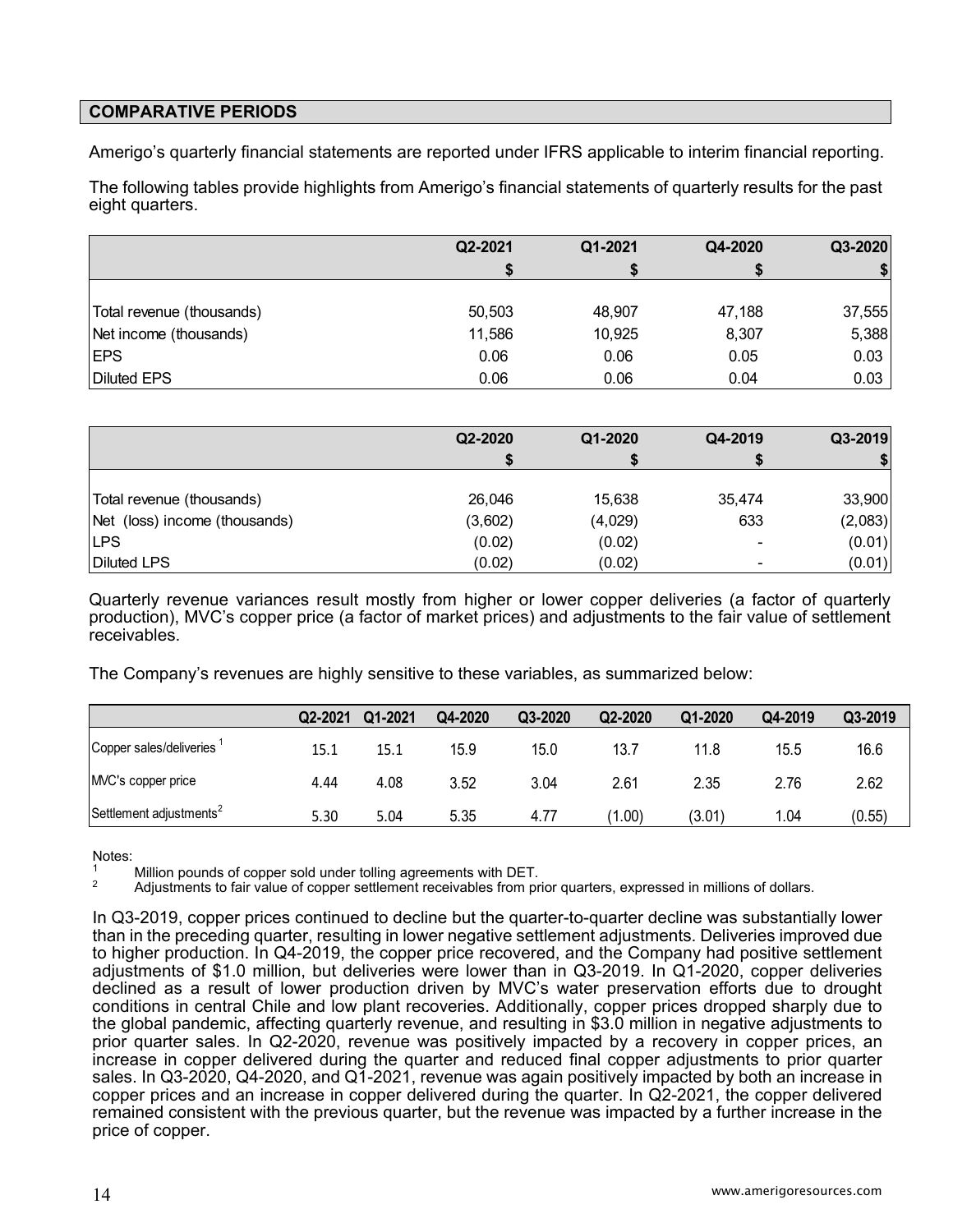In addition to revenue variances, the Company's quarterly results in the most recent eight quarters were also affected by higher or lower cost of sales:

|                                               | Q2-2021 | Q1-2021 | Q4-2020 | Q3-2020 | Q2-2020 | Q1-2020 | Q4-2019 | Q3-2019 |
|-----------------------------------------------|---------|---------|---------|---------|---------|---------|---------|---------|
| Tolling and production costs                  | 31.38   | 30.29   | 31.46   | 28.57   | 26.44   | 24.57   | 31.95   | 32.89   |
| Unit tolling and production cost <sup>2</sup> | 2.07    | .99     | 1.91    | l.91    | 1.93    | 2.32    | 2.07    | .99     |

Notes:

 $\frac{1}{2}$  Million of dollars.

2 Tolling and production costs divided over pounds of copper delivered.

Tolling and production costs are affected by production levels, input costs (particularly power, lime and grinding media costs) and the depreciation or appreciation of the CLP to the U.S. dollar. In Q3-2019, total tolling and production costs increased due to higher deliveries which in turn resulted in lower unit costs. In Q4-2019, tolling and production costs included \$2.3 million in signing bonuses paid to MVC workers, increasing unit costs as there was no higher output associated with this cost. Tolling and production costs declined in Q1-2020 due to a lower contractual power cost and other cost mitigation initiatives, but unit costs increased due to lower production levels in the quarter. In Q2-2020, total tolling and production costs increased due to higher production levels but decreased on a unit cost basis. In Q3-2020 and Q4-2020, total tolling and production costs increased due to higher production levels but decreased on a unit cost basis. In Q1-2021, total tolling and production costs decreased, but due to a decrease in production during the quarter, the unit cost increased. In Q2-2021, total tolling and production costs increased, but production during the quarter did not increase from the previous quarter, resulting in an increased unit cost.

### **FINANCIAL POSITION AND BORROWINGS**

### **Cash Flow from Operating Activities**

In Q2-2021, the Company generated net cash from operating activities of \$21.9 million (Q2-2020: \$1.1 million). Excluding the effect of changes in working capital accounts, the Company generated \$17.1 million in cash from operations in Q2-2021 (Q2-2020: \$2.8 million).

The Company operates in a cyclical industry with cash flow generating capacity closely correlated to market copper prices.

At June 30, 2021, the provisional copper price used by MVC was \$4.37/lb. Financial performance is very sensitive to changes in copper prices. For example, a 10% increase or decrease from the \$4.37/lb price would result in a \$6.6 million change in copper tolling revenue in Q3-2021.

### **Cash Flow from Investing Activities**

YTD-2021, the Company received \$3.9 million from the sale of investments which were non-core investments, and which had experienced an increase in fair market value.

YTD-2021, the Company made Capex payments of \$1.4 million (YTD-2020: \$1.3 million).

### **Cash Flow used in Financing Activities**

YTD-2021, the Company made debt repayments of \$50.6 million (YTD-2020: \$4.7 million) and received funds of \$33.8 million from a replacement term loan. YTD-2021 the Company made lease repayments of \$0.7 million (YTD-2020: \$0.6 million).

In YTD-2021 no proceeds were received from stock options exercised as they were exercised on a cashless basis. YTD-2020 the Company received \$0.1 million in proceeds from various exercises of stock options.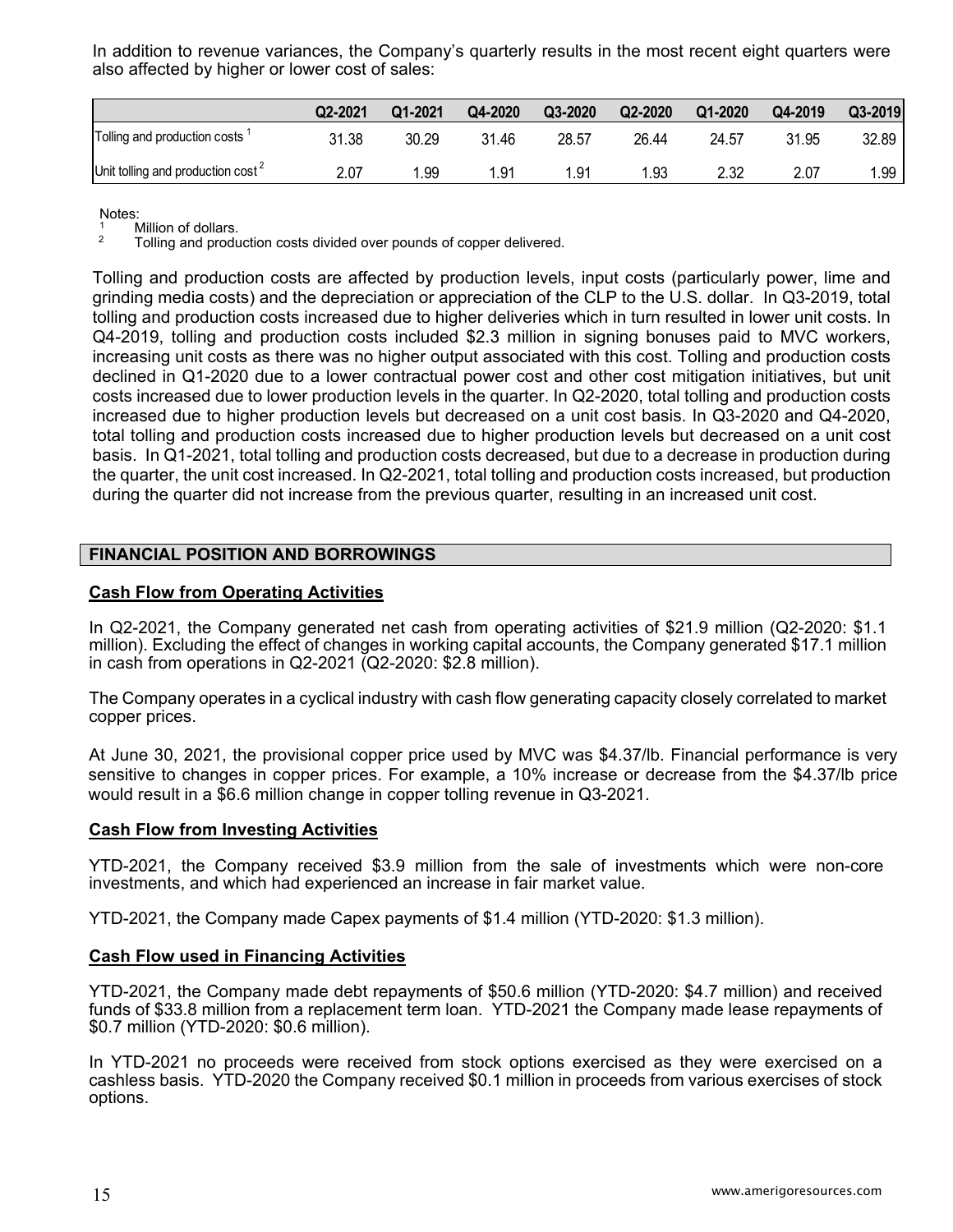# **Financial Position**

On June 30, 2021, the Company held cash and cash equivalents of \$48.9 million (December 31, 2020: \$14.1 million), restricted cash of \$4.2 million (December 31, 2020: \$nil) and had working capital of \$17.8 million (December 31, 2020: working capital deficiency of \$6.1 million).

### **Borrowings**

| (Expressed in thousands)             | <b>June 30,</b> | December 31, |
|--------------------------------------|-----------------|--------------|
|                                      | 2021            | 2020         |
|                                      |                 |              |
| Consolidated bank loan (a)           |                 | 46,463       |
| Term Ioan (b)                        | 33,821          |              |
| <b>DET</b> deferred settlements loan | 3,685           | 7,305        |
|                                      | 37,506          | 53,768       |
| Comprise:                            |                 |              |
| Current portion of long-term debt    | 10,685          | 17,059       |
| Long-term debt                       | 26,821          | 36,709       |
|                                      | 37,506          | 53,768       |

(a) On March 25, 2015, MVC obtained a \$64.4 million loan facility to finance the Cauquenes Phase One expansion and on August 3, 2017, MVC obtained a \$35.3 million facility to finance the Cauquenes Phase Two expansion. On September 26, 2019, MVC completed a refinance of the Cauquenes Phase One and Phase Two loans. Under the refinance provisions, the principal outstanding on the Cauquenes loans was structured as a senior secured term loan facility (the "Consolidated Bank Loan") of \$56.3 million, with a repayment term of 4 years to September 26, 2023.

Interest on the Consolidated Bank Loan was synthetically fixed through an interest rate swap ("IRS"), accounted for at fair value through profit or loss, at a rate of 5.70% per annum for 80% of the facility. The remaining 20% of the facility was subject to a variable rate based on the US Libor six-month rate plus a margin of 2.85% per annum. The IRS had a term to September 26, 2023.

MVC had provided security on the Consolidated Bank Loan in the form of a charge on all of MVC's assets.

On June 29, 2021, MVC repaid the remaining outstanding principal amount of \$42.2 million on the Consolidated Bank Loan, along with accrued interest of \$0.3 million and an IRS break fee of \$2.3 million equal to the value of the IRS on June 29, 2021. For accounting purposes, this was treated as an extinguishment of debt within finance expense.

(b) On June 30, 2021, MVC entered into a new finance agreement (the "Finance Agreement") with a syndicate of two banks domiciled in Chile, pursuant to which MVC has been provided with a replacement term loan (the "Term Loan") in the amount of \$35.0 million and a working capital line of credit (the "Line of Credit") of up to \$15.0 million.

The Term Loan has a 5-year term to June 30, 2026, with ten semi-annual installments of \$3.5 million each commencing on December 31, 2021, together with accrued interest. MVC may make early repayments without penalty in accordance with the provisions of the Finance Agreement. Interest on the Term Loan is synthetically fixed through an IRS, accounted for at fair value through profit or loss, at a rate of 5.48% per annum for 75% of the facility. The remaining 25% of the facility is subject to a variable rate based on the US Libor six-month rate, which on June 30, 2021 was 0.1655% per annum plus a margin of 3.90%. The IRS has a term to June 30, 2026. On June 30, 2021, the balance of the Term Loan (net of transaction costs of \$1.2 million) was \$33.8 million.

The Line of Credit can be drawn in multiple disbursements and has an availability period until June 30, 2023. The repayment terms are of up to two years for each disbursement, counted from each disbursement date, and would consist of 4 equal semi-annual payments, with the first payments due six months from each disbursement date. The interest rate will be based on the US Libor six-month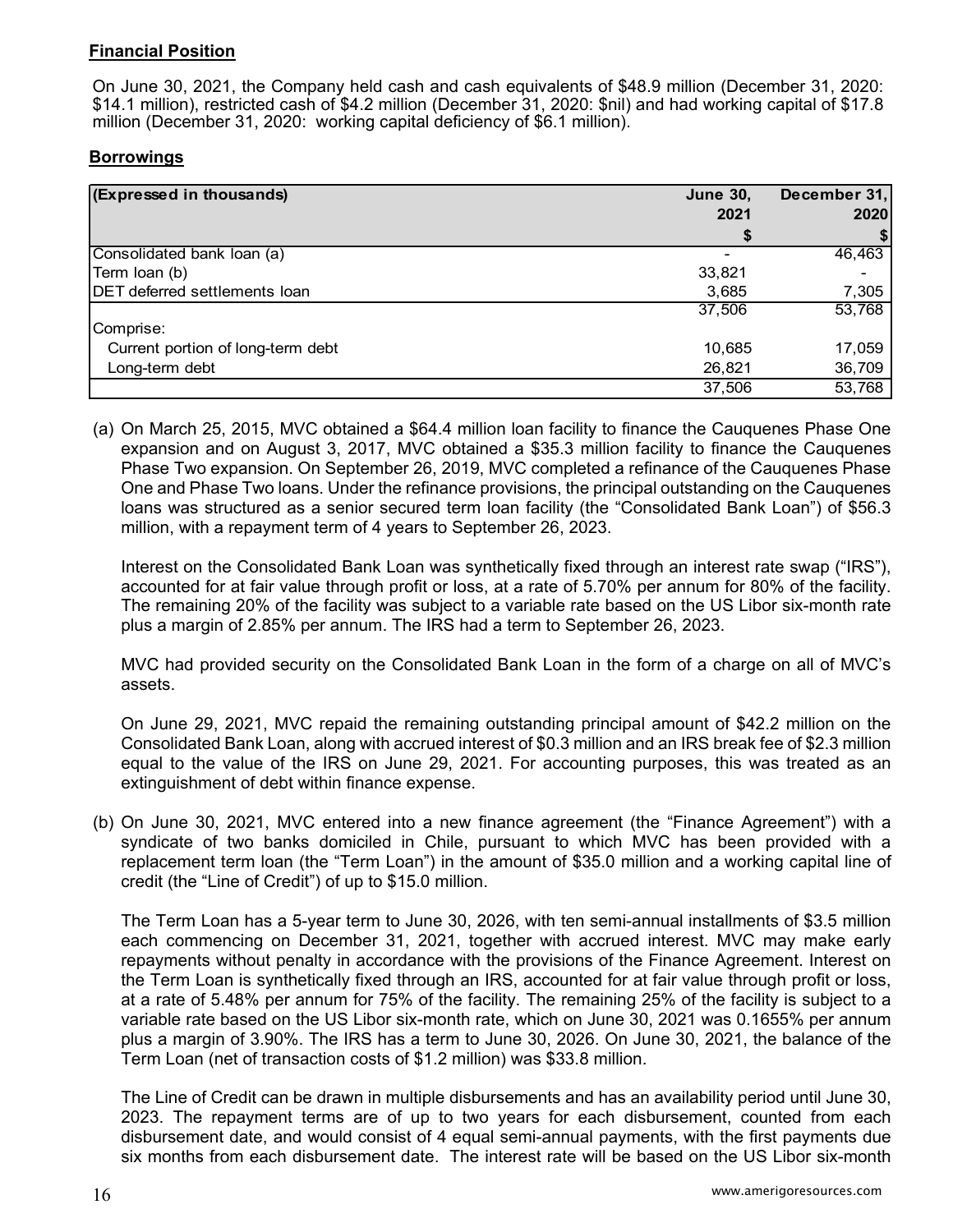rate plus a margin to be defined on each disbursement date. As of June 30, 2021, MVC has not drawn funds from the Line of Credit.

MVC is required to have a debt service reserve account to be funded monthly with 1/6 of the next debt payment (principal and interest) such that semi-annual debt payments are fully funded a month prior to the payment date, and a second reserve account of \$3.5 million to be released on January 1, 2025. On June 30, 2021, MVC held the required reserved funds in the amount of \$0.7 million and \$3.5 million, respectively, shown as restricted cash on Amerigo's statement of financial position.

MVC is required to meet two bank covenants: debt/EBITDA ratio (requirement =< 3) and net worth (requirement => \$100.0 million) which were met on June 30, 2021.

Upon entering into the Finance Agreement, MVC's cash in excess of \$15 million became available for future distribution to Amerigo shareholders. Going forward, MVC will be able to do one annual distribution to Amerigo shareholders, provided that MVC has a debt service coverage ratio of at least 1.4x in respect of its preceding year annual financial statements, MVC maintains cash of at least \$15 million after the distribution, and the amount to be distributed does not exceed 60% of free cash flow generated in the preceding year, which is defined as earnings before interest, taxes, depreciation and administration, less tax payments, plus or minus changes in working capital less debt service.

MVC has provided security on the Finance Agreement in the form of a charge on all of MVC's assets.

# **Molybdenum Plant Expansion Lease**

In 2018, MVC entered into a lease of 201,903 Chilean Unidades de Fomento to finance the expansion of MVC's molybdenum plant. The lease has a term to November 2023, with monthly capital payments of approximately \$0.1 million, a balloon payment at the end of the lease term of approximately \$1.5 million and interest at a rate of 0.45% per month. The lease can be prepaid without penalty. On June 30, 2021, the lease obligation was \$4.7 million (December 31, 2020: \$5.6 million).

### **AGREEMENTS WITH CODELCO'S DET**

MVC has a contract with DET (the "DET Agreement") to process the fresh tailings from El Teniente and the tailings from the Cauquenes and Colihues historic tailings deposits. The DET Agreement has a term to 2037 for fresh tailings, the earlier of 2033 or deposit depletion for Cauquenes, and the earlier of 2037 or deposit depletion for Colihues.

The DET Agreement establishes a series of royalties payable by MVC to DET, calculated using the average LME copper price for the month of concentrates production.

The DET Agreement currently operates as a tolling contract under which title to the copper concentrates produced by MVC remains with DET. MVC earns tolling revenue, calculated as the gross value of copper produced at applicable market prices net of notional items. Notional items include treatment and refining charges, DET copper royalties and transportation costs.

Notional royalties for copper concentrates produced from fresh tailings are determined through a sliding scale formula tied to copper prices ranging from \$1.95/lb (13.5%) to \$4.80/lb (28.4%).

Notional royalties for copper concentrates produced from Cauquenes are determined through a sliding scale for copper prices ranging from \$1.95/lb (16%) to \$5.50/lb (39%).

Notional royalties for copper concentrates produced from Colihues are determined through a sliding scale for copper prices ranging from \$0.80/lb (3%) to \$4.27lb (30%). MVC intends to restart processing tailings from Colihues once the Cauquenes deposit is depleted.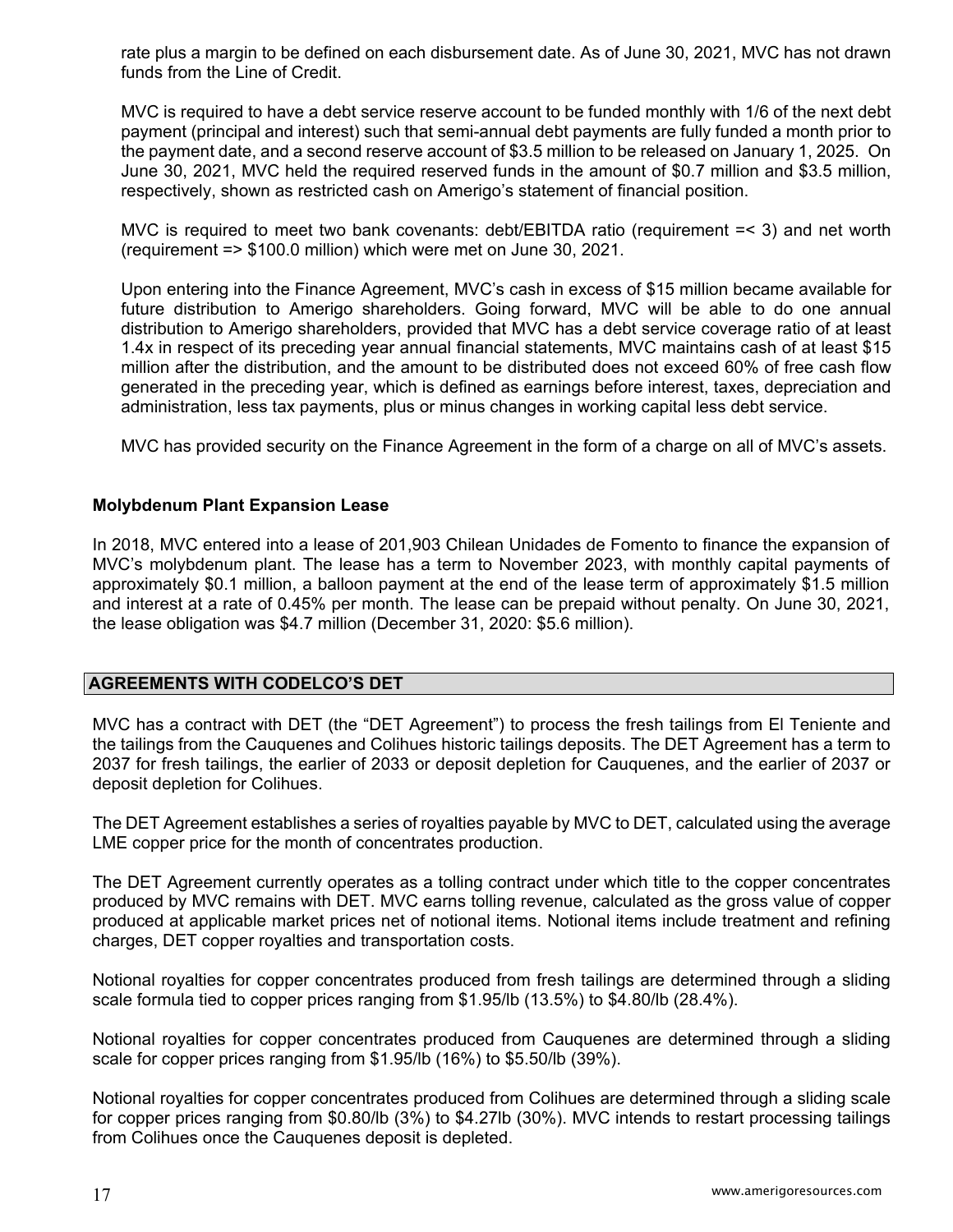MVC pays a sliding scale global molybdenum royalty for molybdenum prices between \$6.00/lb (3%) and \$40.00/lb (19.7%).

The DET Agreement anticipates that in the event monthly average copper prices fall below or rise above certain ranges and projections in the case of fresh tailings and Cauquenes tailings, and projections indicate the permanence of such prices over time, the parties will meet to review cost and notional royalty/royalty structures to maintain the DET Agreement's viability and the equilibrium of the benefits between the parties.

The DET Agreement also contains three early exit options exercisable by DET within 2021 and every three years thereafter only in the event of changes unforeseen at the time the DET Agreement was entered into. Amerigo has currently judged the probabilities of DET exercising any of these early exit options as remote.

### **OTHER MD&A REQUIREMENTS**

# **Transactions with Related Parties**

a) Derivative liability

Amerigo holds its interest in MVC through Amerigo International Holdings Corp. ("Amerigo International"), wholly owned by Amerigo except for certain outstanding Class A shares which are owned indirectly by Amerigo's founders (including Amerigo's current Executive Chairman). The Class A shares were issued in 2003 as part of a tax-efficient structure for payments granted as consideration to the founders transferring to Amerigo their option to purchase MVC.

The Class A shareholders are not entitled to any participation in the profits of Amerigo International, except for monthly payments, calculated as follows:

- \$0.01 for each pound of copper equivalent produced from DET tailings by MVC or any successor entity to MVC if the price of copper is under \$0.80/lb, or
- \$0.015 for each pound of copper equivalent produced from DET tailings by MVC or any successor entity to MVC if the price of copper is \$0.80/lb or more.

Under IFRS, the payments constitute a derivative financial instrument which needs to be measured at fair value at each reporting date. Changes in fair value are recorded in profit for the period.

The derivative expense includes the actual monthly payments described above and changes in the derivative's fair value.

In YTD-2021 \$0.5 million was paid or accrued to the Class A shareholders (YTD-2020: \$0.5 million) and the derivative's fair value decreased by \$0.1 million (YTD-2020: decreased by \$2.1 million), for a total derivative expense of \$0.4 million (YTD-2020: recovery of \$1.6 million).

On June 30, 2021, the derivative totaled \$11.0 million (December 31, 2020: \$11.3 million), with a current portion of \$1.1 million (December 31, 2020: \$1.2 million) and a long-term portion of \$9.9 million (December 31, 2020: \$10.1 million).

b) Directors' fees and remuneration to officers

 YTD-2021, the Company paid or accrued \$0.8 million in salaries and fees to companies associated with certain officers (2020: \$0.4 million). In the same period, Amerigo paid or accrued \$0.2 million in directors' fees (2020: \$0.1 million) and share-based payments of \$0.2 million (Q2-2021: \$nil). These transactions were in the ordinary course of business and measured at market rates determined on a cost recovery basis.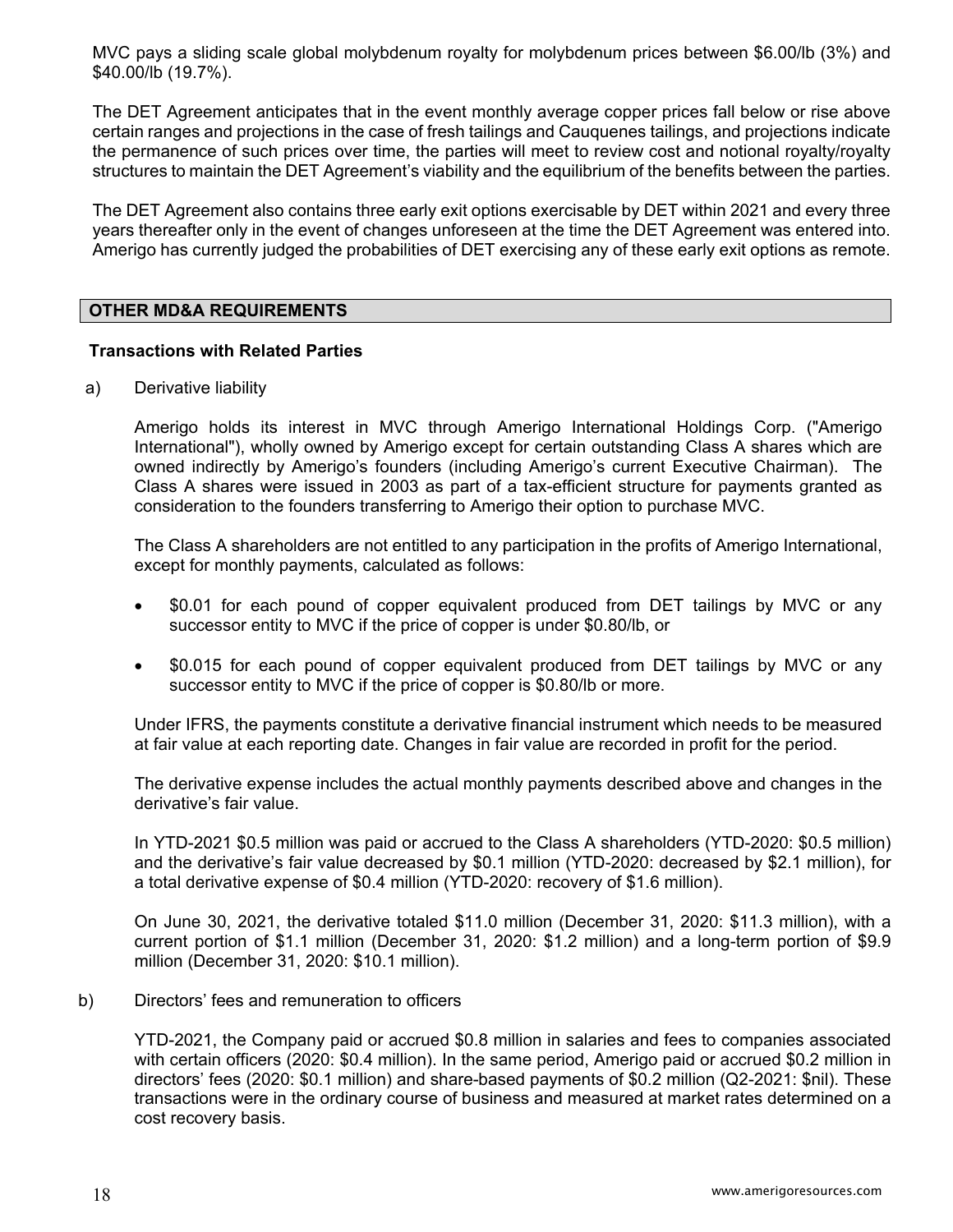YTD-2021, 2,860,000 options were granted to Amerigo directors and officers (2020: 2,080,000 options).

### **Critical Accounting Estimates and Judgements**

Preparing interim financial statements requires management to make judgements, estimates and assumptions. This affects the application of accounting policies and reported amounts. Actual results may differ from these estimates.

In Q2-2021, management's significant judgements and the key sources of estimation uncertainty were consistent with those used to prepare Amerigo's 2020 annual consolidated financial statements. For more information, refer to Amerigo's annual consolidated financial statements for the year ended December 31, 2020, available on Amerigo's profile on SEDAR at www.sedar.com.

### **Disclosure Controls and Procedures**

Amerigo designs disclosure controls and procedures to provide reasonable assurance that all relevant information is communicated to senior management and to allow timely decisions regarding required disclosure.

Amerigo has a formal corporate disclosure policy and a Disclosure Policy Committee (the "DPC"). Amerigo's directors including Aurora Davidson (President and CEO) are members of the DPC.

Management has reasonable confidence that the Company's material information is made known to them in a timely manner, and that Amerigo's disclosure controls and procedures are effective on an ongoing basis.

# **Internal Controls over Financial Reporting ("ICFR")**

ICFR is a process designed to provide reasonable assurance on the reliability of financial reporting and the preparation of financial statements for external purposes under IFRS.

Amerigo's ICFR includes policies and procedures that:

- Pertain to the maintenance of records that accurately and fairly reflect the additions to and dispositions of Company assets;
- Provide reasonable assurance that transactions are recorded as necessary to permit preparation of financial statements under IFRS;
- Provide reasonable assurance that the Company's receipts and expenditures have the proper authorization of Amerigo's management and directors; and
- Provide reasonable assurance on the prevention or timely detection of unauthorized acquisition, use or disposition of Company assets that could have a material effect on the financial statements.

Any system of internal controls over financial reporting, no matter how well designed, has inherent limitations.

Even those systems determined to be effective can provide only reasonable assurance on preparation and presentation of financial statements.

There were no changes in the quarter that materially affected, or are reasonably likely to affect, Amerigo's ICFR.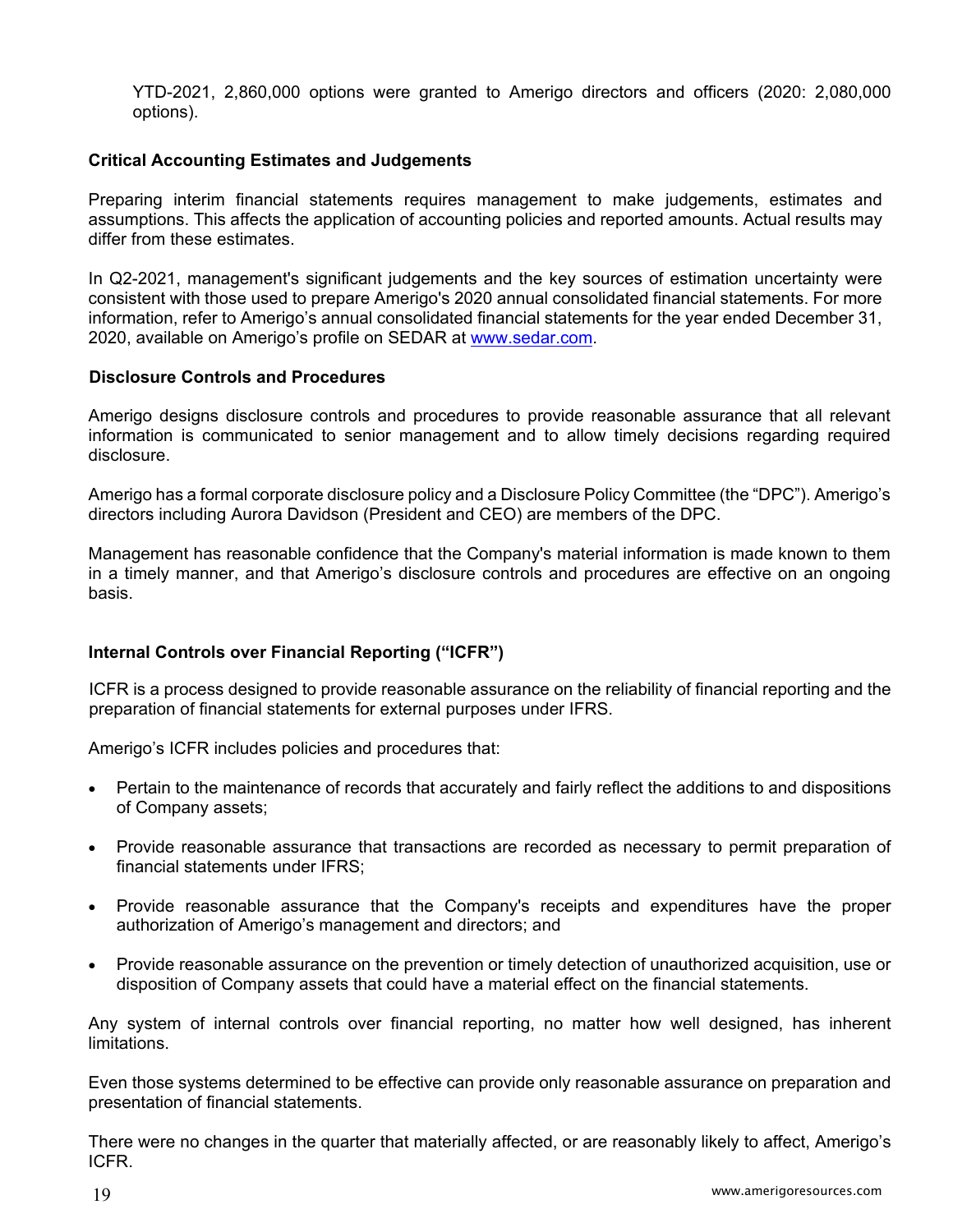# **Commitments**

- At June 30, 2021, MVC had a long-term agreement for the supply of 100% of MVC's power requirements to December 31, 2032. The agreement established minimum stand-by charges based on peak hour power supply calculations, estimated to range from \$0.8 to \$1.4 million per month.
- Amerigo has an agreement for the lease of office premises in Vancouver to December 1, 2021. Rent commitments under the agreement are approximately \$0.1 million.
- The DET Agreement has a Closure Plan clause requiring MVC and DET to jointly assess the revision of the closure plan for Cauquenes and compare it to the current DET plan. In the case of any variation in the interests of DET due to MVC's activities in the Cauquenes deposit, the parties will jointly evaluate the form of implementation and financing of or compensation for such variation. Until the estimation of the new closure plan is available, and the parties agree on the terms of compensation resulting from the revised plan, it is Amerigo's view there is no obligation to record a provision because the amount, if any, is not possible to determine.

# **Securities Outstanding**

On August 9, 2021, Amerigo had 181,790,378 common shares and 11,310,000 options (exercisable at prices ranging from Cdn\$0.40 to Cdn\$1.29 per share) outstanding.

Additional information relating to the Company, including Amerigo's most recent Annual Information Form, is available on SEDAR at www.sedar.com.

# **Cautionary Statement on Forward-Looking Information**

This MD&A contains certain forward-looking information and statements as defined in applicable securities laws (collectively referred to as "forward-looking statements"). These statements relate to future events or the Company's future performance. All statements other than statements of historical fact are forwardlooking statements. The use of any of the words "anticipate", "plan", "continue", "estimate", "expect", "may", "will", "project", "predict", "potential", "should", "believe" and similar expressions is intended to identify forward-looking statements. These forward-looking statements include but are not limited to, statements concerning:

- forecasted production and operating costs;
- potential impact of COVID-19 on our business and operations;
- our strategies and objectives;
- our estimates of the availability and quantity of tailings, and the quality of our mine plan estimates;
- our estimates in respect of annual 2021 sustaining capital expenditures;
- the sufficiency of water reserves of Colihues to maintain projected Cauquenes tonnage processing in 2021 and future years;
- the timing of completion of MVC's plant optimization initiatives;
- prices and price volatility for copper, molybdenum, and other commodities and of materials we use in our operations;
- the demand for and supply of copper, molybdenum, and other commodities and materials that we produce, sell and use;
- sensitivity of our financial results and share price to changes in commodity prices;
- our financial resources and our expected ability to meet our obligations for the next 12 months;
- the expected amount of MVC's annual free cash flow that will become available for distribution to Amerigo shareholders each year during the term of the Term Loan;
- our assessment of the probabilities of DET exercising its early exit options under the DET Agreement as remote;
- interest and other expenses;
- domestic and foreign laws affecting our operations;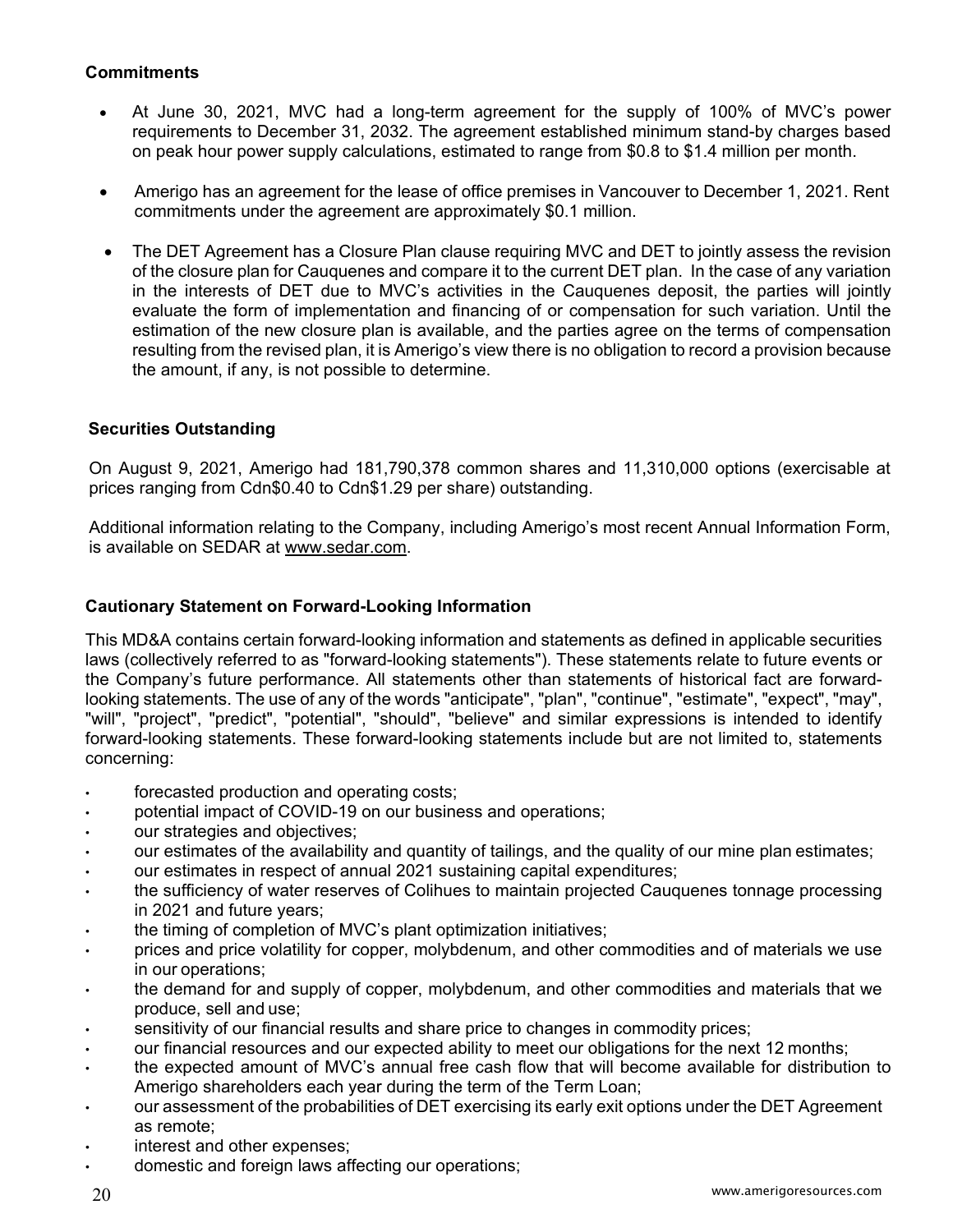- our tax position and the tax rates applicable to us;
- our ability to comply with our loan covenants;
- the production capacity of our operations, our planned production levels and future production;
- potential impact of production and transportation disruptions, including, but not limited to, our estimate of the loss of production days due to the annual MVC plant shutdown scheduled for September 2021;
- hazards inherent in the mining industry causing personal injury or loss of life, severe damage to or destruction of property and equipment, pollution or environmental damage, claims by third parties and suspension of operations
- estimates of asset retirement obligations and other costs related to environmental protection;
- our future capital and production costs, including the costs and potential impact of complying with existing and proposed environmental laws and regulations in the operation and closure of our operations;
- repudiation, nullification, modification or renegotiation of contracts;
- our financial and operating objectives;
- our environmental, health and safety initiatives;
- the outcome of legal proceedings and other disputes in which we may be involved;
- the outcome of negotiations concerning metal sales, treatment charges and royalties;
- disruptions to the Company's information technology systems, including those related to cybersecurity;
- our dividend policy; and
- general business and economic conditions.

These forward-looking statements involve known and unknown risks, uncertainties and other factors that are beyond our ability to predict or control, including risks that may affect our operating or capital plans; risks generally encountered in the permitting and development of mineral projects such as unusual or unexpected geological formations, negotiations with government and other third parties, unanticipated metallurgical difficulties, delays associated with permits, approvals and permit appeals, ground control problems, adverse weather conditions, process upsets and equipment malfunctions; risks associated with labour disturbances and availability of skilled labour and management; fluctuations in the market prices of our principal commodities, which are cyclical and subject to substantial price fluctuations; risks created through competition for mining projects and properties; risks associated with lack of access to markets; risks associated with availability of and our ability to obtain both tailings from Codelco's Division El Teniente's current production and historic tailings from tailings deposits; the ability of the Company to draw down funds from bank facilities and lines of credit, the availability of and ability of the Company to obtain adequate funding on reasonable terms for expansions and acquisitions; mine plan estimates; risks posed by fluctuations in exchange rates and interest rates, as well as general economic conditions including the current outbreak of the novel coronavirus known as COVID-19 on the Company's business, operations and financial condition; risks associated with environmental compliance and changes in environmental legislation and regulation; risks associated with our dependence on third parties for the provision of critical services; risks associated with non-performance by contractual counterparties; title risks; social and political risks associated with operations in foreign countries; risks of changes in laws affecting our operations or their interpretation, including foreign exchange controls; and risks associated with tax reassessments and legal proceedings. Notwithstanding the efforts of the Company and MVC, there can be no guarantee that Amerigo's or MVC's staff will not contract COVID-19 or that Amerigo's and MVC's measures to protect staff from COVID-19 will be effective. Many of these risks and uncertainties apply not only to the Company and its operations, but also to Codelco and its operations. Codelco's ongoing mining operations provide a significant portion of the materials MVC processes and its resulting metals production, therefore these risks and uncertainties may also affect their operations and in turn have a material effect on the Company.

Actual results and developments are likely to differ, and may differ materially, from those expressed or implied by the forward-looking statements contained in this MD&A. Such statements are based on a number of assumptions which may prove to be incorrect, including, but not limited to, assumptions about:

- general business and economic conditions;
- interest and currency exchange rates;